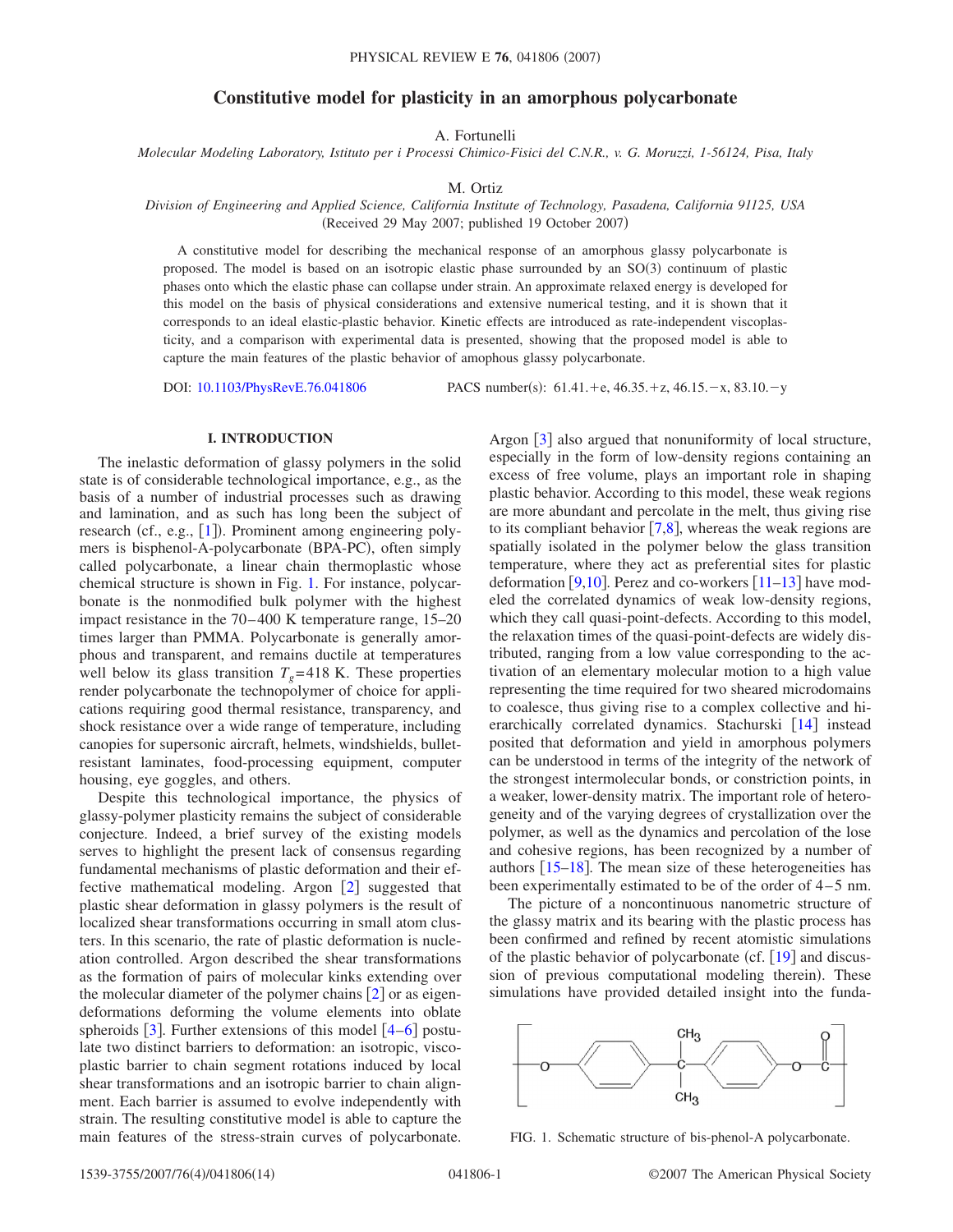<span id="page-1-0"></span>

FIG. 2. (Color online) A view of the atoms involved in a typical plastic transition of BPA-PC [light (blue)], as opposed to atoms which do not undergo significant motions [dark (red)]. Reused with permission from Fortunelli, Geloni, and Lazzeri [[19](#page-13-14)].

mental mechanisms of plastic deformation in glassy polymers and effectively removed much of the speculation surrounding their precise nature. The simulations show that plastic yielding in polycarbonate presents a collective and cooperative character: individual segmental motions percolate in an avalanche motion involving a sizable fraction of the cell. Such a motion, however, is not random, but rather takes the form of a nanoscopic lamination. Thus, with increasing stress the system separates into two alternating phases in the manner of solid-solid phase transition  $[20]$  $[20]$  $[20]$ : (i) a region substantially unmodified with respect to the ideal structure that is prevalent in the initial elastic regime and (ii) a region that is transformed into a different ideal structure that becomes increasing prevalent in the plastic regime. The volume and one of the principal stretches of the transformed region remain invariant throughout deformation, which shows that the transformed phase deforms in shear. The interfaces between the two faces are somewhat irregular, as expected for such amorphous materials, but are clearly recognizable as planar interfaces. A typical plastic transition in polycarbonate reproduced from the atomistic simulations of Ref.  $[19]$  $[19]$  $[19]$  is shown in Fig. [2.](#page-1-0) The thickness of the observed lamellae is very small: roughly  $\sim$  5 nm, in agreement with experimental estimates  $\left[16,18\right]$  $\left[16,18\right]$  $\left[16,18\right]$  $\left[16,18\right]$ . Their extension, or persistence length, could not be determined from the molecular dynamics (MD) simulations due to the limited size of the cell.

In this paper we take the observation of lamellar structures reported in  $[19]$  $[19]$  $[19]$  as a basis for formulating a continuum model of glassy-polymer plasticity. The fundamental picture that arises from atomistic calculations is that glassy-polymer plasticity is a process of accommodation that exploits the existence of two types of low-energy phases: the undeformed structure of the polymer and deformed structures that differ from the former by a transformation shear. Conveniently, the transformation shear of polycarbonate can be deduced from the atomistic simulations reported in  $[19]$  $[19]$  $[19]$ . Since the parent phase is essentially amorphous, the plane and direction of the transformation shear are arbitrary, which introduces an infin-

ity of wells, parametrized by  $SO(3)$ , in the phase diagram. This multiwell phase diagram enables the material to reduce its energy while preserving its average deformation by developing microstructure. These microstructures are fine mixtures of phases that are in equilibrium and satisfy compatibility conditions at all interfaces. The macroscopic effect of the formation of microstructure is to introduce a yield point and a compliant plastic branch in the stress-strain curve. As the macroscopic deformation is increased, the volume fractions of the phases evolves by a process of interfacial motion. That process is dissipative and renders the macroscopic behavior hysteretic.

The central problem addressed in this paper is that of ascertaining the macroscopic behavior of the material from its nanoscopic energetics and kinetics, as described by the multiwell energy and interfacial mobility just outlined, leading to a continuum model that can be used in large-scale engineering simulations. Conveniently, a number of mathematical tools are presently in existence that can be resorted to in order to forge that connection. In the calculus of variations, the process of accommodation described in the forego-ing is known as relaxation (cf., e.g., [[21,](#page-13-17)[22](#page-13-18)]). Relaxation replaces an energy functional that gives rise to microstructure by a relaxed energy functional that represents exactly the macroscopic behavior of the material. The computation of the relaxed energy functional requires the evaluation of all possible microstructures that can arise in response to a macroscopic affine deformation. Often, such exhaustive evaluation is not possible, and a fallback position is to consider special classes of microstructures that are amenable to analysis, leading to a partially relaxed energy functional. Motivated by the atomistic calculations reported in  $[19]$  $[19]$  $[19]$ , in this work we specifically consider a class of microstructures known as sequential laminates  $\lceil 21, 23 \rceil$  $\lceil 21, 23 \rceil$  $\lceil 21, 23 \rceil$ , which are obtained recursively by fitting laminates within laminates. This process of lamination results in the so-called rank-1 convex hull of the energy density, which in general lies above the completely relaxed energy density. We account for interfacial dissipation by means of a simple model proposed by Aubry, Fago, and Ortiz  $[24]$  $[24]$  $[24]$ . The proposed approach provides a physics-based and analytically tractable means of bridging the atomistic and continuum scales of glassy polymers. The resulting model provides a simple constitutive framework for describing the plasticity of glassy polymers.

### **II. UNRELAXED ENERGY**

Given **F**, the deformation tensor, written according to the polar decomposition as **F**=**RU** with **R** a pure rotation and **U** the (symmetric positive) stretch tensor, one can always find [[25](#page-13-21)] a reference system (the principal stretch system) such that  $\mathbf{U} = \text{diag}\{\lambda_1, \lambda_2, \lambda_3\}$ , with  $\lambda_i \geq 0$ . Let us assume for convenience that the  $\{\lambda_i\}$  are ordered:  $\lambda_3 \ge \lambda_2 \ge \lambda_1 \ge 0$ .

We assume that the material is isotropic. By material frame indifference, the free energy can depend only on the stretch tensor **U**. For isotropic materials, the expression can depend only on its eigenvalues  $\{\lambda_i\}$  or, equivalently, on the invariants of **U**. Given the isochoric character of the plastic phenomenon (which implies incompressibility—i.e., that the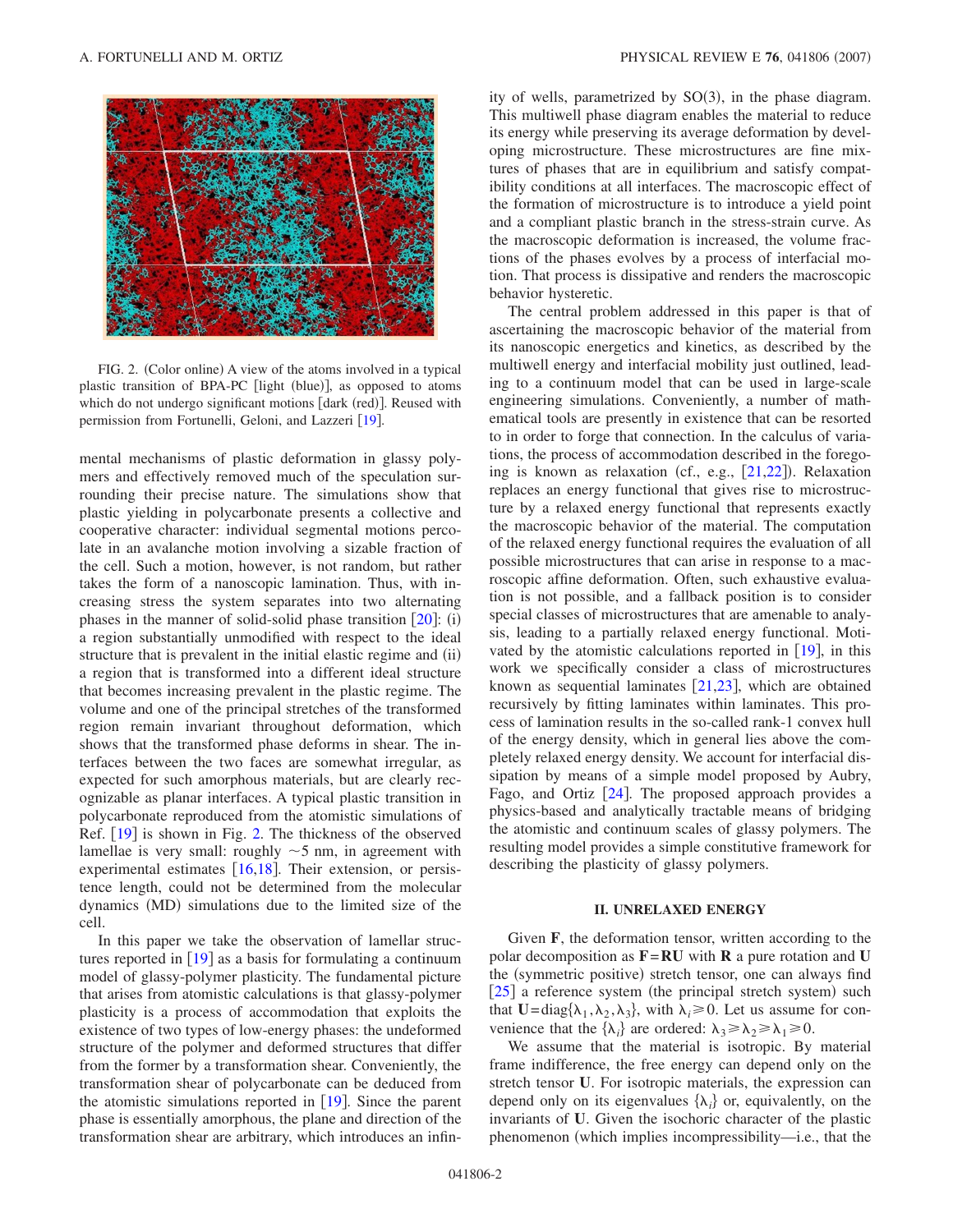third invariant is constant along the transformation:  $I_3$  $= \lambda_1 \lambda_2 \lambda_3 = 1$ ) and the theory of rubber elasticity, we will assume that in the elastic regime the free energy depends only on the first invariant  $I_1$ , thus obtaining the following (neo-Hookean) form:

$$
W^{0}(\mathbf{F}) = \frac{\mu}{2}(\lambda_{1}^{2} + \lambda_{2}^{2} + \lambda_{3}^{2} - 3) = \frac{\mu}{2}(I_{1} - 3),
$$
 (1)

where  $\mu$  is the shear modulus. Based on the results of the atomistic simulations of Ref.  $[19]$  $[19]$  $[19]$ , according to which the elementary steps of the plastic transition correspond to laminates, we further assume that the elastic structure is surrounded by plastic structures which are connected to it via pure shear transformations—i.e., transformations characterized by the eigenvalues  $\lambda_2=1$  and  $\lambda_1=1/\lambda_3$  (in Appendix A we show that this formalism is equivalent to the usual definition of shear deformation matrices). By requiring isotropy and invoking self-similarity, we finally *assume* that we can extrapolate the nanoscopic behavior at an appropriate, larger (mesoscopic) length scale. The unrelaxed energy expression must therefore correspond to an isotropic double well. In other words, starting from  $W^0$  and moving along any direction in pure shear, one runs into  $W<sup>1</sup>$  which lies at higher energy by a term  $\Delta U$  and attains its minimum for these values of  $\lambda_i$ : { $\lambda_2=1$ ;  $\lambda_3=\eta$ ;  $\lambda_1=1/\eta$ }—i.e.,

$$
W^{1}(\mathbf{F}) = \Delta U + \frac{\mu}{2} [\eta^{2} \lambda_{1}^{2} + \lambda_{2}^{2} + (\lambda_{3}/\eta)^{2} - 3].
$$
 (2)

In keeping with the atomistic simulations of Ref.  $[19]$  $[19]$  $[19]$  (see Figs. 4 and 5 therein),  $W^1$  represents the energy of a structure which lies at higher energy at zero strain, but crosses with *W*<sup>0</sup> and becomes the lowest-energy one at large shear deformations, so that  $W^0$  dynamically collapses onto it (plastic collapse). Since we suppose to run into one such structure along any direction in pure shear, what we really have is an SO(3) continuum of neighboring states. It can be noted that, for simplicity, we have supposed constancy of the elastic shear modulus—i.e., constancy of  $\mu$ . The value of  $\eta$  is related to the amount of plastic yield, or irreversible plastic deformation, and can be inferred from experimental data: for BPA-PC at room temperature (RT)  $\eta \approx 1.5-2.0$ .  $\Delta U$  represents the energy stored into the material by virtue of the plastic transformation: see Ref.  $[19]$  $[19]$  $[19]$  for numerical values of  $\Delta U$  for BPA-PC. Due to the assumption of isotropy,  $\Delta U$  has the same value for all the plastic structures.

By taking  $\mu/2$  as the energy unit and correspondingly defining a normalized value of  $\Delta U$  as:  $\delta U = 2\Delta U/\mu$ , the final expression for the unrelaxed energy is

<span id="page-2-0"></span>
$$
W_{\text{unrelax}}(\mathbf{F}) = \min\{W^{0}(\mathbf{F}); W^{1}(\mathbf{F})\}
$$
  
=  $\min\{\lambda_{1}^{2} + \lambda_{2}^{2} + \lambda_{3}^{2} - 3; \delta U + \eta^{2} \lambda_{1}^{2} + \lambda_{2}^{2} + (\lambda_{3}/\eta)^{2} - 3\}.$  (3)

In Appendix B it is shown that Eq.  $(3)$  $(3)$  $(3)$  coincides with that obtainable through the usual definition of shear deformation matrices. For ease of notation, it is convenient to define  $\gamma$  as an alternative parameter characterizing the amount of plastic yield:  $\gamma = \eta - 1/\eta$ .

## **III. RELAXED ENERGY**

The constitutive equation  $(3)$  $(3)$  $(3)$  is in a form similar to those considered in nonlinear elastostatics  $\lceil 25 \rceil$  $\lceil 25 \rceil$  $\lceil 25 \rceil$ . It is therefore amenable to analysis via the mathematical machinery developed for describing phase transitions in crystalline systems  $[20,22]$  $[20,22]$  $[20,22]$  $[20,22]$ . Essentially, the problem reduces to finding the quasiconvex envelope  $W^{qc}(\mathbf{F})$  of Eq. ([3](#page-2-0))—i.e., the largest function *f* lying below  $W_{\text{unrelax}}(\mathbf{F})$  and such that

$$
\int_{\Omega} f(\mathbf{A} + \nabla \cdot \mathbf{v}(\mathbf{x})) d\mathbf{x} \ge \int_{\Omega} f(\mathbf{A}) d\mathbf{x},
$$

where  $\mathbf{v}(\mathbf{x})$  is a smooth perturbation of the affine deformation Ax, vanishing on the boundary of  $\Omega$ , but otherwise arbitrary. To this aim, special but very useful constructions are "laminates"—i.e., piecewise affine deformation functions given by the alternance of two (in the case of first-order laminates) or more (in the case of higher-order laminates) deformation tensors differing by rank-1 matrices, the latter requirement being a consequence of Hadamard compatibility conditions; see Ref.  $[22]$  $[22]$  $[22]$  for more details. The largest such function lying below  $W_{\text{unrelax}}(\mathbf{F})$  is called the lamination convex envelope  $W^{\text{lc}}(\mathbf{F})$ . Proof of quasiconvexity has a particular significance, as it is known  $\lceil 26 \rceil$  $\lceil 26 \rceil$  $\lceil 26 \rceil$  that it is equivalent to weak sequential lower semicontinuity of the associated freeenergy integral and thus to the convergence of minimizing sequences in the case that an absolute minimum is not attained due to frustration of spatially uniform states (an experimentally observed microstructure can be thought of as an element of a minimizing sequence that oscillates more and more finely).

The model here considered differs with respect to previously known cases. For example, in martensitic materials one has only a finite number—say, 3 or 6—of energy wells [[27](#page-13-23)[,28](#page-13-24)]. Nematic elastomers  $[29]$  $[29]$  $[29]$  have an energy expression similar to Eq.  $(3)$  $(3)$  $(3)$ —indeed, the recent analytic solution given by DeSimone and Dolzmann [[30](#page-13-26)[–32](#page-13-27)] has inspired the present work—as the wells outside the "origin" (the reference structure of the high-temperature phase) are arranged in an SO(3) continuum of directions (isotropy). However, in nematic elastomers below the transition temperature the origin lies above the quasiconvex envelope of the wells off the origin, so that it does not interfere with its construction. In the present case, instead, one has the necessity to combine both the  $W^0$  well with the  $\{W^1\}$  wells *and* the various  $\{W^1\}$ wells among themselves to quasiconvexify the energy. In other words, we have an asymmetric two-well isotropic model with pure shear. We call the model "asymmetric," because the energy difference between the bottoms of the wells,  $\delta U$ , introduces an additional degree of freedom which cannot be got rid of through a simple shifting or rescaling of the energy.

Building up on the results of DeSimone and Dolzmann  $\left[30-32\right]$  $\left[30-32\right]$  $\left[30-32\right]$  and of Silhavý  $\left[33\right]$  $\left[33\right]$  $\left[33\right]$ , we will take advantage of the fact that  $W^1(\mathbf{F})$ —after subtracting the constant energy shift  $\delta U$ —is of the form considered in Ref. [[31](#page-13-29)] when we take  $p=2$ ,  $\gamma_1=1/\eta$ ,  $\gamma_2=1$ , and  $\gamma_3=\eta$ . From their work we thus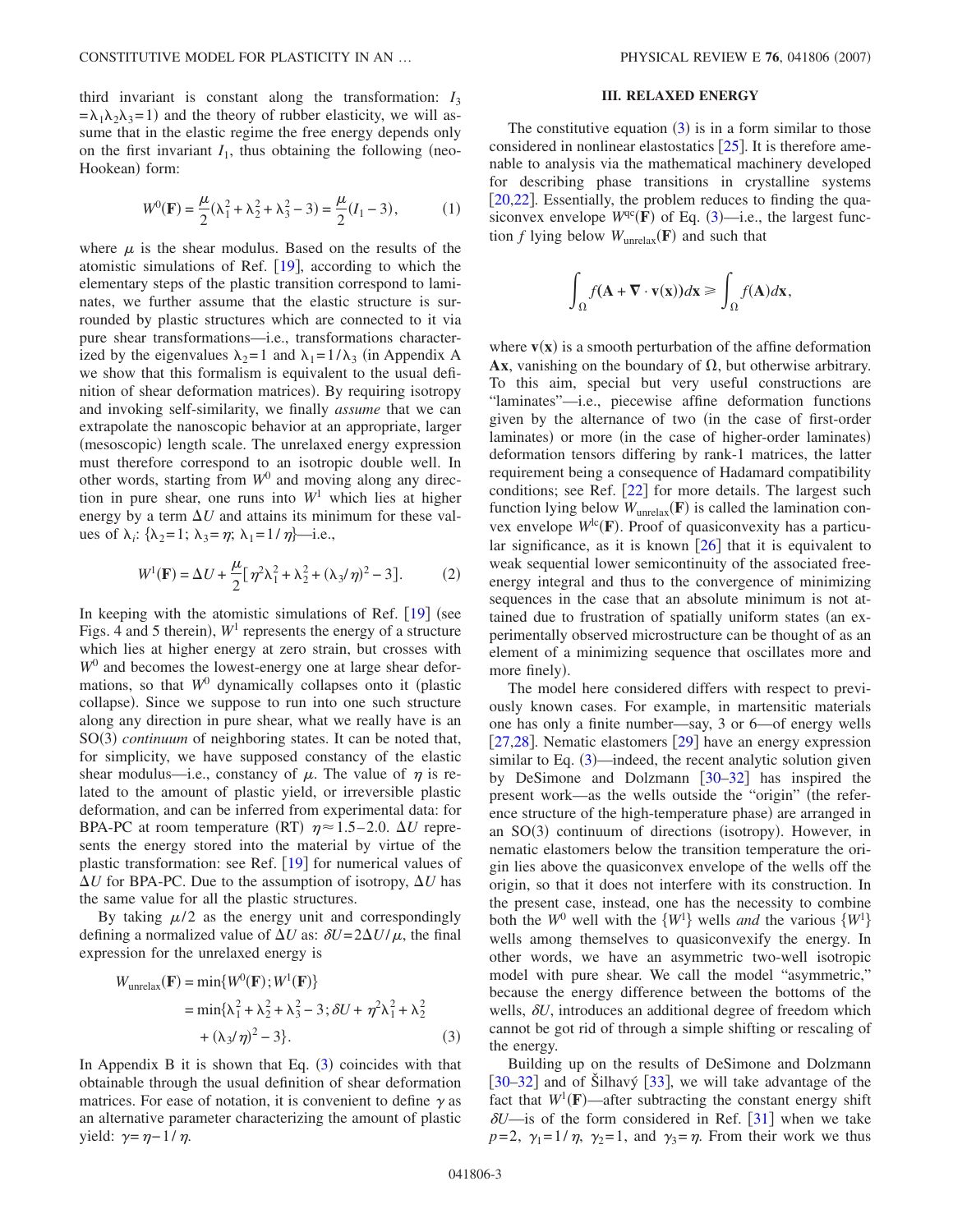<span id="page-3-0"></span>

FIG. 3. Phase diagram of the proposed construction, Eq. ([16](#page-5-0)), for the lamination convex envelope of the unrelaxed energy expres-sion, Eq. ([3](#page-2-0)). The curves  $YS=0$ ,  $UL=0$ , and  $ZD=0$  delimiting the various lamination regions are defined in the text. The rank order of the laminations is shown in the appropriate regions. The values of the parameters are  $\eta = 1.55$  and  $\delta U = 0.431$ .

know the lamination convex envelope of the  $W^1(\mathbf{F})$  term which in their case they prove to coincide with the quasiconvex envelope). The corresponding phase diagram can be divided into (a) a "liquid" phase  $\{\lambda_1 \geq 1/\eta; \lambda_3 \leq \eta\}$ , in which the relaxed energy  $W_{\text{relax}}^1(\mathbf{F})$  coincides with  $\delta U$  and the optimal microstructures are double laminates; (b) two "smectic" regions  $\{\lambda_3 \ge \eta; \lambda_1 \ge 1/\sqrt{\eta \lambda_3}\}$  and  $\{\lambda_1 \le 1/\eta; \lambda_3 \le \sqrt{\eta/\lambda_1}\}$ in which  $W_{\text{relax}}^1(\mathbf{F})$  only depends on  $\lambda_3$  or  $\lambda_1$ , respectively, and the optimal microstructure is a single laminate; (c) a "solid" region (encompassing the rest of the phase diagram), in which no microstructures are formed and the relaxed energy coincides with the unrelaxed one.

#### **A. Construction of a lamination convex envelope**

We make the assumption that the material is incompress-ible, in analogy with Ref. [[31](#page-13-29)], so that  $\lambda_1 \lambda_2 \lambda_3 = 1$ . For elastic materials, this assumption implies that the material is neo-Hookean: this is accurate for rubbers, somewhat less accurate for the elastic response of amorphous polymers in the glassy state. However, here we are studying the plastic phenomenon which is essentially isochoric (as confirmed by the atomistic simulations of Ref.  $[19]$  $[19]$  $[19]$ ), so that we need to consider only constant-volume laminations in the construction of the lamination convex envelope. In order to draw the phase diagram, we use the same variables introduced by DeSimone and Dolzmann [[31](#page-13-29)]:  $s = \lambda_3$  and  $t = 1/\lambda_1$ , where  $\lambda_3$  is the largest singular value of  $\mathbf{F}$  and  $\lambda_1$  is its smallest (we recall that the eigenvalues are ordered).  $\lambda_2$  is then recovered by the volume constraint as  $\lambda_2 = t/s$ . Given the ordering of the eigenvalues  $(\lambda_3 \ge \lambda_2 \ge \lambda_1 \ge 0)$ , the only accessible region of the phase diagram is that defined by the two constraints *t*  $\geq \sqrt{s}$  and  $t \leq s^2$ ; see Fig. [3.](#page-3-0) In this section, we propose an approximate construction based on laminations, and we give numerical evidence that it corresponds to the lamination convex envelope of the original unrelaxed energy expression,

Eq.  $(3)$  $(3)$  $(3)$ . We anticipate that we are not able to prove that it also corresponds to the quasiconvex envelope of Eq.  $(3)$  $(3)$  $(3)$ , but as the lamination convex envelope of Eq.  $(3)$  $(3)$  $(3)$ , we suggest that in any case it represents the only experimentally accessible response of the system to strain.

# 1. Neighborhood of the  $\lambda_2 = 1$  line

We will concentrate for the sake of simplicity only on the lower half of the phase diagram:  $\lambda_2 \leq 1$  or  $t \leq s$ . Let us start by considering a deformation tensor **F** lying on the  $\lambda_2=1$ line. Here, the optimal lamination is naturally suggested by analogy with the two-dimensional case. Given a generic deformation tensor **F** with eigenvalues  $\{\lambda_2=1; \lambda_3, \lambda_1\}$ , we can always bring it to a standard (upper-diagonal unit) form (see Appendix B):

$$
\mathbf{F} = \begin{pmatrix} 1 & 0 & \alpha \\ 0 & 1 & 0 \\ 0 & 0 & 1 \end{pmatrix},
$$
 (4)

where  $\{\lambda_3, \lambda_1 = \sqrt{1 + \alpha^2/4} \pm \alpha/2\}$  and  $\alpha = \lambda_3 - \lambda_1$ .

By fixing  $\lambda_2=1$  (as suggested by the analogy with the two-dimensional case), we now consider a lamination between the elastic  $W^0$ (**F**) well and one of the plastic  $W^1$ (**F**) wells:

$$
\mathbf{F} = \nu \mathbf{F}_1 + (1 - \nu) \mathbf{F}_2 = \nu \begin{pmatrix} 1 & 0 & \alpha_1 \\ 0 & 1 & 0 \\ 0 & 0 & 1 \end{pmatrix} + (1 - \nu) \begin{pmatrix} 1 & 0 & \alpha_2 \\ 0 & 1 & 0 \\ 0 & 0 & 1 \end{pmatrix},
$$

$$
W_{\text{relax}}(\mathbf{F}) = \nu W^{0}(\mathbf{F}_{1}) + (1 - \nu)W^{1}(\mathbf{F}_{2}), \tag{5}
$$

<span id="page-3-1"></span>where  $\nu$  is the fraction of the  $\mathbf{F}_1$  phase. The condition  $\nu \alpha_1$  $+(1-\nu)\alpha_2 = \alpha$  gives

$$
\nu = \frac{\alpha_2 - \alpha}{\alpha_2 - \alpha_1}, \quad 1 - \nu = \frac{\alpha - \alpha_1}{\alpha_2 - \alpha_1}.
$$
 (6)

The optimal lamination can be obtained by minimizing  $W_{\text{relax}}(\mathbf{F})$  with respect to  $\alpha_1$  and  $\alpha_2$ . By imposing the zeroing of the derivatives of  $W_{\text{relax}}(\mathbf{F})$  with respect to  $\alpha_1$  and  $\alpha_2$ , one obtains a system of two equations in two unknowns, which can be easily solved numerically to give the standard Gibbs (isotangent or common tangent) construction. The solution is that lamination is effective when  $\alpha$  belongs to the interval

$$
\alpha_1^{\min} \leq \alpha \leq \alpha_2^{\max},\tag{7}
$$

where  $\alpha_1^{\text{min}}$  and  $\alpha_2^{\text{max}}$  denote the optimal values, corresponding to the lower and upper extremes of this interval, respectively  $|34|$  $|34|$  $|34|$ .

Let us now consider the  $\lambda_2 \neq 1$  case. Given a generic deformation tensor **F** with eigenvalues  $\{\lambda_2 \neq 1; \lambda_3, \lambda_1\}$ , we cannot bring it to an upper-diagonal unit form, but to a similar standard form (see Appendix B):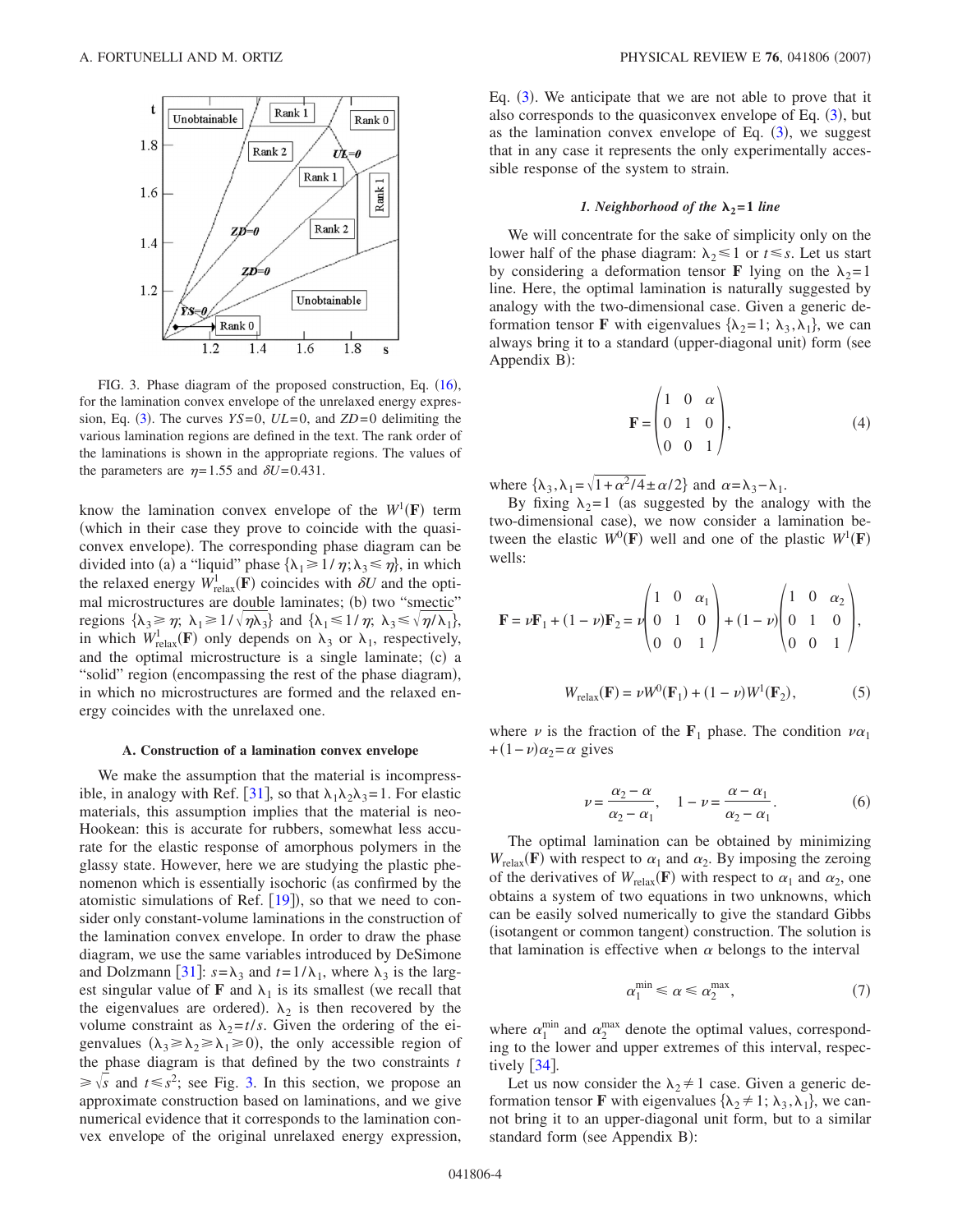$$
\mathbf{F} = \begin{pmatrix} \frac{1}{\sqrt{\lambda_2}} & 0 & \alpha \\ 0 & \lambda_2 & 0 \\ 0 & 0 & \frac{1}{\sqrt{\lambda_2}} \end{pmatrix},
$$
(8)

where  $\{\lambda_3, \lambda_1 = \sqrt{1/\lambda_2 + \alpha^2/4} \pm \alpha/2\}$  and  $\alpha = \lambda_3 - \lambda_1$ , as before. By holding the value of  $\lambda_2$  fixed, we now consider a lamination between the elastic  $W^0$ (**F**) well and one of the plastic  $W^1$ (**F**) wells:

 $\overline{1}$ 

$$
\mathbf{F} = \nu \mathbf{F}_1 + (1 - \nu) \mathbf{F}_2 = \nu \begin{pmatrix} \frac{1}{\sqrt{\lambda_2}} & 0 & \alpha_1 \\ 0 & \lambda_2 & 0 \\ 0 & 0 & \frac{1}{\sqrt{\lambda_2}} \end{pmatrix} + (1 - \nu) \begin{pmatrix} \frac{1}{\sqrt{\lambda_2}} & 0 & \alpha_2 \\ 0 & \lambda_2 & 0 \\ 0 & 0 & \frac{1}{\sqrt{\lambda_2}} \end{pmatrix},
$$
(9)

 $\overline{ }$ 

$$
W_{\text{relax}}(\mathbf{F}) = \nu W^0(\mathbf{F}_1) + (1 - \nu) W^1(\mathbf{F}_2),\tag{10}
$$

<span id="page-4-1"></span>where

$$
W^{0}(\mathbf{F}_{1}) = \lambda_{2}^{2} + \frac{2}{\lambda_{2}} + \alpha_{1}^{2} - 3,
$$
  

$$
W^{1}(\mathbf{F}_{2}) = \lambda_{2}^{2} + \delta U + \eta^{2} \left( \frac{1}{\lambda_{2}} + \frac{\alpha_{2}^{2}}{2} - \alpha_{2} \sqrt{\frac{1}{\lambda_{2}} + \alpha_{2}^{2}/4} \right)
$$

$$
+ \frac{1}{\eta^{2}} \left( \frac{1}{\lambda_{2}} + \frac{\alpha_{2}^{2}}{2} + \alpha_{2} \sqrt{\frac{1}{\lambda_{2}} + \alpha_{2}^{2}/4} \right) - 3.
$$

The condition  $\nu\alpha_1 + (1 - \nu)\alpha_2 = \alpha$  gives formula ([6](#page-3-1)) as above. The optimal construction can be obtained by minimizing  $W_{\text{relax}}(\mathbf{F})$  with respect to  $\alpha_1$  and  $\alpha_2$ , thus obtaining a system of two equations in two unknowns which can be easily solved numerically to give again the standard Gibbs (isotangent or common tangent) construction

$$
\frac{W^1(\mathbf{F}_2) - W^0(\mathbf{F}_1)}{\alpha_2 - \alpha_1} = \frac{\partial W^1(\mathbf{F}_2)}{\partial \alpha_2} = \frac{\partial W^0(\mathbf{F}_1)}{\partial \alpha_1} \tag{11}
$$

<span id="page-4-0"></span>[exploiting the fact that  $\partial W^0(\mathbf{F}_1) / \partial \alpha_1 = 2\alpha_1$ , the system of two equations can easily be reduced to a single equation. The solution is that lamination is effective when  $\alpha$  belongs to the interval

$$
\alpha_1^{\min}(\lambda_2) \le \alpha \le \alpha_2^{\max}(\lambda_2),\tag{12}
$$

<span id="page-4-2"></span>where  $\alpha_1^{\min}(\lambda_2)$  and  $\alpha_2^{\max}(\lambda_2)$  denote the optimal values, corresponding to the lower and upper extremes of this interval, respectively  $[35]$  $[35]$  $[35]$ . The proposed construction can be further

justified and put on a firmer basis by showing that (a) it is the optimal single lamination when keeping  $\lambda_2$  constant; (b) it is a local minimum in the energy hypersurface; i.e., the gradient of the relaxed energy with respect to the lamination parameters is zero for  $\alpha_1 = \alpha_1^{\min}(\lambda_2)$  and  $\alpha_2 = \alpha_2^{\max}(\lambda_2)$ . The proof (which uses techniques similar to those employed in Appendix A) is quite lengthy and is not reported here. It can be noted in passing that the solution of Eq.  $(11)$  $(11)$  $(11)$  is unique  $\left[27\right]$  $\left[27\right]$  $\left[27\right]$ .

For definiteness, let us call  $W_{\text{plastic}}(\mathbf{F})$  the energy relaxed with respect to plastic laminations—i.e., that obtained by minimizing Eq. ([10](#page-4-1)) with respect to  $\alpha_1$  and  $\alpha_2$  in the interval where plastic lamination is effective and coinciding with  $W^0$ (**F**) and  $W^1$ (**F**), respectively, in the appropriate regions of the phase diagram. The region of the phase diagram in which Eq.  $(12)$  $(12)$  $(12)$  is satisfied is the region where plastic lamination is effective and is delimited by the two curves

$$
\alpha_1^{\min}(\lambda_2 = t/s) \le \alpha = \lambda_3 - \lambda_1 = s - \frac{1}{t}, \quad YS(t,s) = 0,
$$
\n(13)

and

$$
s - \frac{1}{t} = \lambda_3 - \lambda_1 = \alpha \le \alpha_2^{\max}(\lambda_2 = t/s), \quad UL(t,s) = 0,
$$
\n(14)

from below and from above, respectively, furnishing as a lower limit  $\alpha_1^{\min}(\lambda_2)$ , the yield surface in the *t/s* phase diagram,  $YS(t, s) = 0$ , and as an upper limit  $\alpha_2^{\max}(\lambda_2)$ , the surface outside which plastic lamination is no longer effective,  $UL(t, s) = 0$ . Note that the relaxed energy and its derivatives are continuous on the critical lines  $YS(t, s) = 0$  and  $UL(t, s)$ =0. It can be observed that, neglecting the slight dependence of  $\alpha_1^{\min}(\lambda_2)$  on  $\lambda_2$  (which is accurate for small strain), the curve  $YS(t,s)=0$  reduces to the condition  $\alpha = \lambda_3 - \lambda_1 = \text{cost}$ , which essentially corresponds to the Tresca yield criterion; see Sec. V A. It is also useful to note that the optimal  $\alpha_2^{\max}$  is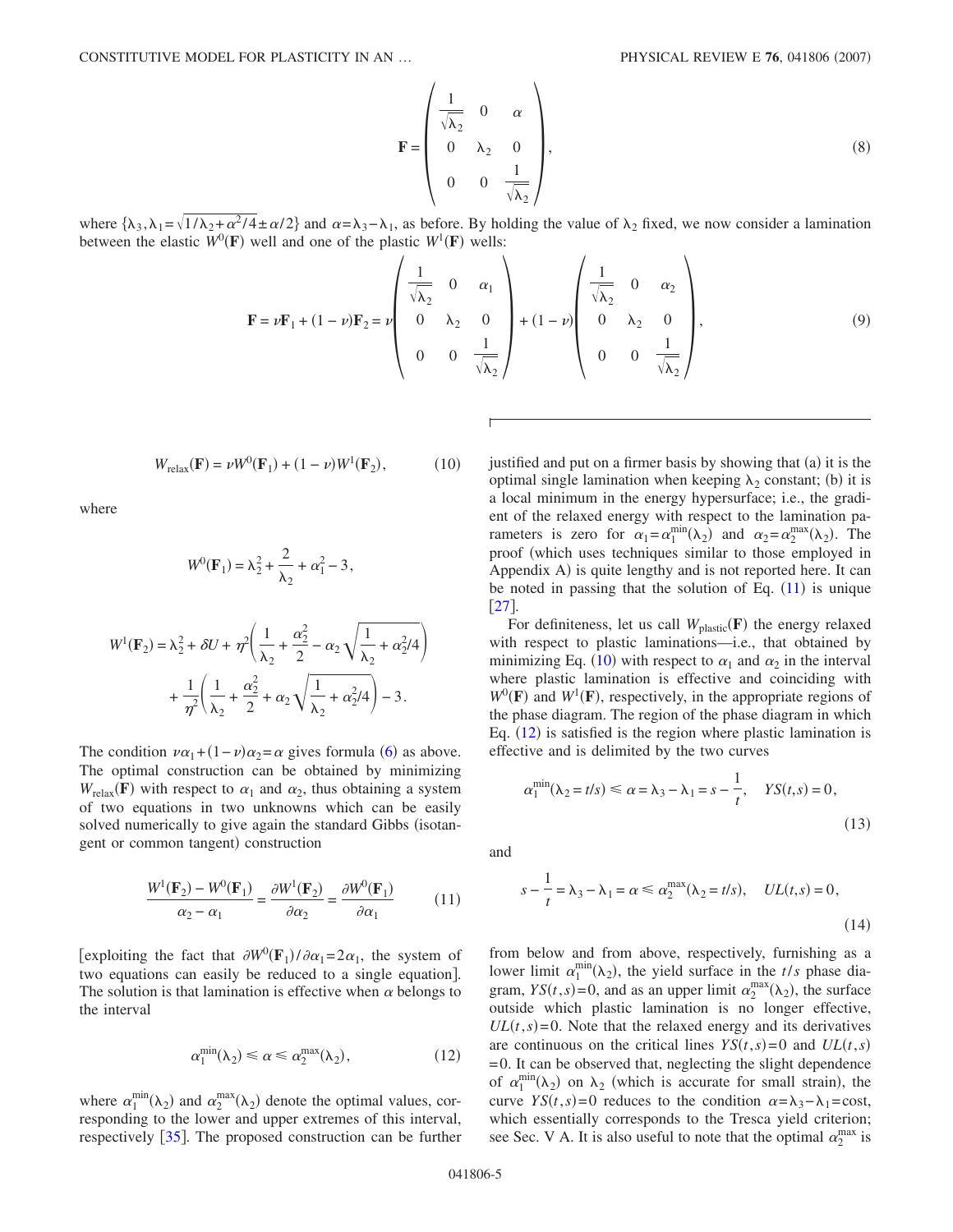so large as to completely bypass the "liquid" region of the phase diagram of the  $W^1(\mathbf{F})$  term. This follows from the fact that the end point of the Gibbs construction must have a positive derivative in the  $\lambda_2$  direction and thus must lye beyond the minimum of the  $W^1(\mathbf{F})$  curve.

# 2. Neighborhood of the  $t = \sqrt{s}$  line

The approximate construction is not complete yet because it turns out that the plastic lamination is unstable with respect to a second-order lamination in the proximity of the curve  $t = \sqrt{s}$ . In fact,  $W_{\text{plastic}}(\mathbf{F})$  is, by construction, monotonically increasing as a function of *s* or *t* along lines  $\lambda_2$ =const. However, if we keep  $\lambda_3 = s$  constant and we move downwards in the phase diagram starting from the line  $\lambda_2 = 1$ ,  $W_{\text{plastic}}(\mathbf{F})$  is decreasing with decreasing *t only in a neighborhood of the line*  $\lambda_2 = 1$ , while passing through a minimum and then starting to increase before getting to the line  $t = \sqrt{s}$ . It is easy to see, in fact, that the derivative of  $W_{\text{plastic}}(\mathbf{F})$  with respect to *t* keeping *s* constant is positive for  $\lambda_2=1$  and negative for *t*  $=1$  by virtue of the constraints in Eq. ([12](#page-4-2)). Let us call  $ZD(t,s)=0$  the line of the phase diagram where the derivative of  $W_{\text{plastic}}(\mathbf{F})$  with respect to *t* keeping *s* constant equals zero. Now, the **F** tensors lying on this line can be reached from below through a different lamination, essentially equivalent to that used by DeSimone and Dolzmann in the smectic regions of the phase diagram  $[31]$  $[31]$  $[31]$ . Assuming to work for the sake of simplicity in the reference system in which a generic deformation tensor **F**—lying *below* the line  $ZD(t,s) = 0$ —is diagonal, we construct a lamination of **F** keeping  $\lambda_3$  constant as

$$
\mathbf{F} = \begin{pmatrix} \lambda_1 & 0 & 0 \\ 0 & \lambda_2 & 0 \\ 0 & 0 & \lambda_3 \end{pmatrix} = \frac{1}{2} \begin{pmatrix} \lambda_1 & \omega & 0 \\ 0 & \lambda_2 & 0 \\ 0 & 0 & \lambda_3 \end{pmatrix} + \frac{1}{2} \begin{pmatrix} \lambda_1 & -\omega & 0 \\ 0 & \lambda_2 & 0 \\ 0 & 0 & \lambda_3 \end{pmatrix}
$$

$$
= \frac{1}{2} \mathbf{F}_1 + \frac{1}{2} \mathbf{F}_2,
$$

where  $\omega$  is chosen in such a way that  $\mathbf{F}_1, \mathbf{F}_2 = \mathbf{F}^{\text{critical}}$ ; i.e.,  $\mathbf{F}_1, \mathbf{F}_2$  lie on the line *ZD*(*t*,*s*)=0. The corresponding relaxed energy will be

<span id="page-5-1"></span>
$$
W_{\text{relax}}(\mathbf{F}) = \frac{1}{2} W_{\text{plastic}}(\mathbf{F}_1) + \frac{1}{2} W_{\text{plastic}}(\mathbf{F}_2)
$$
  
=  $W_{\text{plastic}}(\mathbf{F}^{\text{critical}}) = W_{\text{plastic}}(\mathbf{F})|_{ZD(t,\lambda_3)=0}$  (15)

and will therefore be constant as a function of *t* along the vertical line  $\lambda_3 = s = \text{const}$  from the intersection with the line  $t = \sqrt{s}$  up to the intersection with the line *ZD*(*t*,*s*)=0. Note that the relaxed energy and its derivatives are continuous on the line  $ZD(t, s) = 0$ . Furthermore, they join smoothly with the convex envelope of the plastic  $W^1(\mathbf{F})$  wells at  $\lambda_3^{\text{(crossing)}}$ —i.e., at the value of  $\lambda_3$  where the line  $ZD(t,s)=0$ crosses the line  $t = \sqrt{\gamma s}$ , which delimits the upper border of one of the smectic regions of the phase diagram of the  $W^1(\mathbf{F})$ term. It can be noted in passing that in the case of double laminations the construction is known to be nonunique  $[27]$  $[27]$  $[27]$ .

The approximate relaxed energy (in the lower half of the phase diagram) is then finally given by the following expression:

<span id="page-5-0"></span>
$$
W_{\text{plastic}}(\mathbf{F}) = \begin{cases} W^{0}(\mathbf{F}) & \text{if } \alpha \leq \alpha_{1}^{\min}(\lambda_{2}), \\ W_{\text{plastic}}(\mathbf{F}) & \text{if } \alpha_{1}^{\min}(\lambda_{2}) \leq \alpha \leq \alpha_{2}^{\max}(\lambda_{2}) \text{ and } ZD(t,s) \geq 0, \\ W_{\text{critical}}(\mathbf{F}) & \text{if } \lambda_{3} \leq \lambda_{3}^{\text{(crossing)}} \text{ and } ZD(t,s) \leq 0, \\ \delta U + \frac{\lambda_{3}^{2}}{\eta^{2}} + \frac{2\eta}{\lambda_{3}} - 3 & \text{if } \lambda_{3} \geq \lambda_{3}^{\text{(crossing)}} \text{ and } t \leq \sqrt{\eta s}, \\ W^{1}(\mathbf{F}) & \text{if } \alpha \geq \alpha_{2}^{\max}(\lambda_{2}) \text{ and } t \geq \sqrt{\eta s}, \end{cases} \tag{16}
$$

where  $W_{critical}(\mathbf{F}) = W_{plastic}(\mathbf{F})|_{ZD(t,\lambda_3)=0}$ ; see Eq. ([15](#page-5-1)). The corresponding phase diagram is shown in Fig. [3.](#page-3-0)

# **B. Convexity: Numerical tests**

We start by observing that Eq.  $(16)$  $(16)$  $(16)$  corresponds to a finite-value function. To satisfy the constraint of incompressibility, one needs to extend the definition of  $W_{r2}(\mathbf{F})$  in Eq. ([16](#page-5-0)) by setting the energy to  $+\infty$  when det(**F**)  $\neq$  1:

<span id="page-5-2"></span>
$$
W^{\text{lc},i}(\mathbf{F}) = \begin{cases} W_{\text{r2}}(\mathbf{F}) & \text{if } \det(\mathbf{F}) = 1, \\ +\infty & \text{if } \det(\mathbf{F}) \neq 1. \end{cases}
$$
 (17)

The construction of Eqs.  $(16)$  $(16)$  $(16)$  and  $(17)$  $(17)$  $(17)$  has many nice features; as it is a natural generalization of the twodimensional case, it is locally stationary and it has a clear appeal to physical intuition. Equation  $(16)$  $(16)$  $(16)$  is defined in terms of a finite (maximum two) set of laminates. We will now show that it also corresponds to the lamination (or rank-1) convex envelope of  $W_{\text{unrelax}}(\mathbf{F})$  in Eq. ([3](#page-2-0))—i.e., that further laminations cannot lower the energy. Due to the huge difficulties one runs into when trying to deal with the complicated analytical expressions generated by constructing laminates of Eq.  $(3)$  $(3)$  $(3)$ , we resorted to numerical tests. These cannot pretend to have the same compelling evidence of rigorous mathematical proofs, but are more widely generalizable and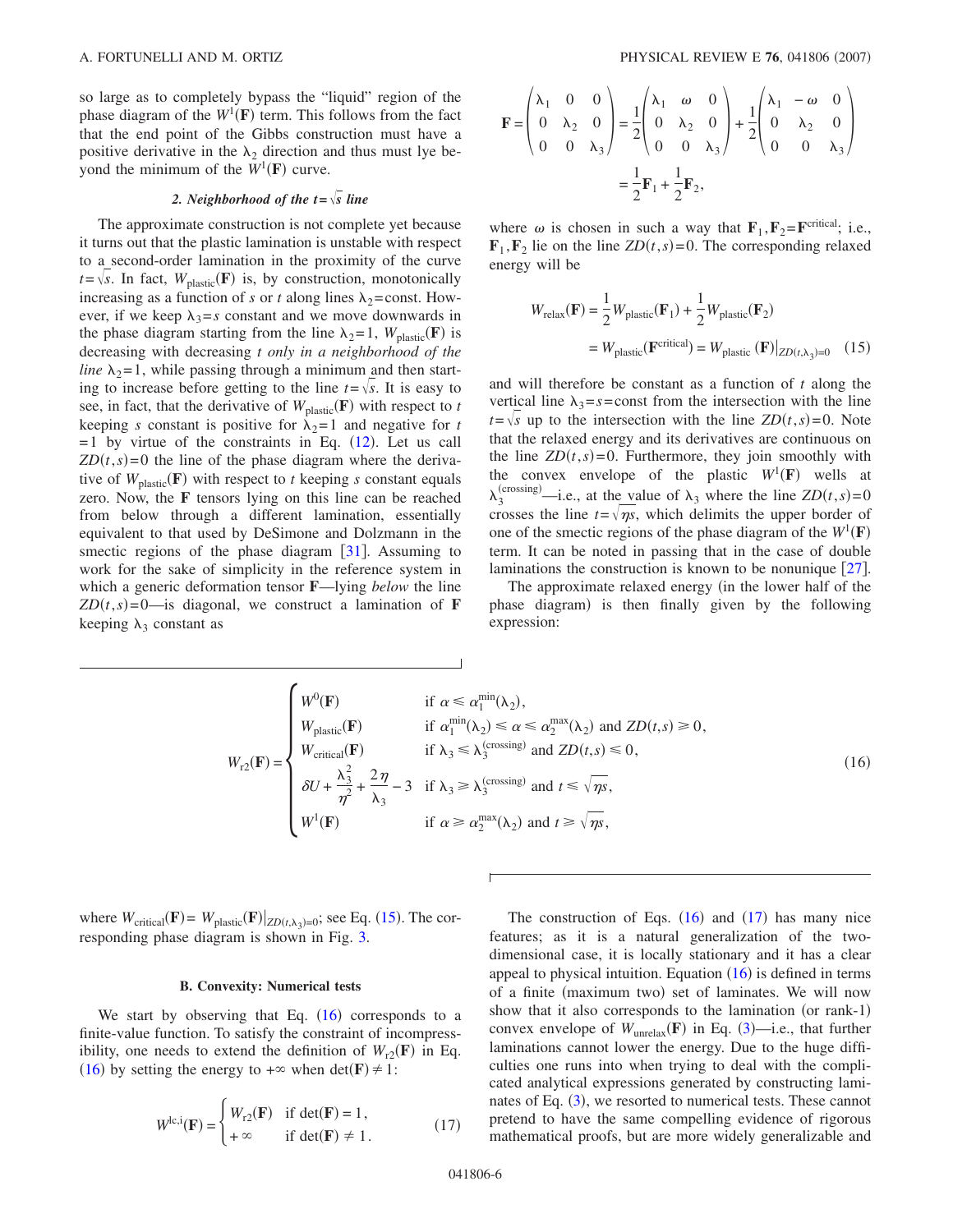applicable to cases (such as the present one) in which analyic proofs are exceedingly difficult.

Two independent approaches were used to prove rank-1 convexity of Eq.  $(17)$  $(17)$  $(17)$ .

In the first approach, we followed the lines of Refs. [[36](#page-13-32)[,37](#page-13-33)]. We thus chose a given **F**, the deformation tensor, in diagonal form: **F**=diag{ $\lambda_1, \lambda_2, \lambda_3$ }, with  $\lambda_1 \lambda_2 \lambda_3 = 1$ . We then considered a general rank-1 (single) lamination of **F** into  $\mathbf{F}_1$ and  $\mathbf{F}_2$  as

$$
\mathbf{F}_2 = \mathbf{F}\{\mathbf{I} + \nu N|m\rangle\langle n|\},
$$
  

$$
\mathbf{F}_1 = \mathbf{F}\{\mathbf{I} - (1 - \nu)N|m\rangle\langle n|\},
$$
 (18)

<span id="page-6-0"></span>where **I** is the identity,  $\nu \in [0,1]$ ,  $N \in \mathbb{R}^+$ , and  $|m\rangle$  and  $|n\rangle$  are orthonormal vectors. The best possible single lamination corresponds to the minimum of the partially relaxed energy,

$$
W^{\text{relax}}(\mathbf{F}) = \nu W^0(\mathbf{F}_1) + (1 - \nu) W^1(\mathbf{F}_2),
$$

as a function of the lamination variables. A general lamination such as this is defined in terms of five degrees of freedom:  $\nu$ , *N*, and the three angles defining  $|m\rangle$  and  $|n\rangle$ . Actually, one of these variables—say,  $\nu$ —can be obtained analytically by a simple minimization of  $W^{\text{relax}}(\mathbf{F})$ , thus leaving only four degrees of freedom. For each **F** in a properly selected set (see below), we then searched for the best possible lamination in this four-dimensional space through two different possibilities: an equispaced grid containing about 50 points for each degrees of freedom and a random selection of  $10^7 \{N, |m\rangle, |n\rangle\}$  sets (of course, more sophisticated procedures could have been applied, such as global optimization approaches, etc., but we found that these simple search schemes were sufficient in such a low-dimensional space). The phase diagram of Fig. [3](#page-3-0) was sampled in the relevant region (i.e., for  $\alpha \le 1.3$ ) with an equispaced grid containing 200 points. The parameters of the models were chosen as to be physically reasonable for BPA-PC at RT:  $\mu$  $=0.9$  GPa,  $\eta = 1.55$ , and  $\delta U = 0.431$ . It turned out that the best possible lamination always coincided with the plastic lamination in the region where this was effective. The lowest branch of the exact lamination tree for  $W_{r2}(\mathbf{F})$  in Eq. ([16](#page-5-0)) must therefore coincide with a plastic lamination. Having determined the lowest branch of the exact lamination tree, we then considered a double lamination; i.e., for each **F** we considered a lamination of the type given in Eq.  $(18)$  $(18)$  $(18)$ , but in which  $\mathbf{F}_1$  and  $\mathbf{F}_2$  were themselves simple laminates if they belonged to the region of the phase diagram where plastic lamination was found to be effective. Again, we searched for the best possible  $\mathbf{F}_1$  and  $\mathbf{F}_2$ —i.e., those minimizing  $W^{\text{relax}}$ —in the five-dimensional space defined by  $\nu$ , *N*,  $|m\rangle$ , and  $|n\rangle$  through two different possibilities: an equispaced grid containing about 50 points for each degrees of freedom and a random selection of  $10^7 \{ \nu, N, |m \rangle, |n \rangle \}$  sets. We found that double lamination was effective only in the region of the phase diagram in which  $ZD(t, s) \le 0$  and that in this region the best possible double lamination coincided with that pro-posed in Eq. ([16](#page-5-0)). A final search of triple laminations—i.e., laminations of the type given in Eq.  $(18)$  $(18)$  $(18)$ , but in which  $\mathbf{F}_1$ and  $\mathbf{F}_2$  were themselves simple laminates or double laminates, if they belonged to the appropriate regions of the phase diagram—turned out to be ineffective. We underline that this is a general approach to construct the lamination convex envelope of a given unrelaxed energy expression. Its constructive character makes it appealing for complicated situations in which physical intuition does not provide much help. The approach is particularly viable from a computational point of view in the present isotropic case, as the phase diagram reduces to three (in the compressible case) or two (in the incompressible case) degrees of freedom, and the CPU and memory storage requirements become trivial by modern computational standards, but it is in principle applicable in general  $\left[36,37\right]$  $\left[36,37\right]$  $\left[36,37\right]$  $\left[36,37\right]$ .

In the second approach  $[38]$  $[38]$  $[38]$ , we chose a given **F**, the deformation tensor, in diagonal form:  $\mathbf{F} = \text{diag}\{\lambda_1, \lambda_2, \lambda_3\},\$ with  $\lambda_1 \lambda_2 \lambda_3 = 1$ . We then defined two modified deformation tensors  $\mathbf{F}_+$  and  $\mathbf{F}_-$  as

$$
\mathbf{F}_{\pm} = \mathbf{F}\{\mathbf{I} \pm \delta |m\rangle\langle n| \},\
$$

where  $\delta$  > 0 is an infinitesimal quantity and  $|m\rangle$  and  $|n\rangle$  are orthonormal vectors. The local rank-1 convexity of  $W_{r2}$ , Eq. ([16](#page-5-0)), at **F** with respect to the lamination defined by  $|m\rangle$  and  $|n\rangle$  was checked by numerically evaluating its second derivative with respect to  $\delta$  as

$$
\frac{\partial W_{r2}(\mathbf{F})}{\partial \delta^2} = \frac{W_{r2}(\mathbf{F}_+) + W_{r2}(\mathbf{F}_+) - 2W_{r2}(\mathbf{F})}{\delta^2}.
$$

The value of  $\delta$  was fixed at 10<sup>-5</sup>: smaller values (down to  $10^{-14}$ ) or larger values (up to  $10^{-3} - 10^{-4}$ ) were checked to produce the same results up to the numerical accuracy, which was set to quadrupole precision to be on the safe side. For each **F**, (i.e., for each set  $\{\lambda_1, \lambda_2, \lambda_3\}$ ),  $10^7$   $\{|m\rangle, |n\rangle\}$  pairs were randomly generated. The phase diagram of Fig. [3](#page-3-0) was sampled in the relevant region (i.e., for  $\alpha \le 1.3$ ) with an equispaced grid containing 200 points. The parameters of the models were chosen as above. In all cases, it was found that the second derivative of  $W_{r2}$  with respect to  $\delta$  was always positive and larger than the numerical accuracy (minimal typical values were around 0.003).

The construction of Eq.  $(16)$  $(16)$  $(16)$  was thus numerically confirmed to coincide with the lamination envelope of Eq.  $(3)$  $(3)$  $(3)$ both directly (constructively) via the first approach and indirectly (by the check of local rank-1 convexity) via the second approach.

It is known that rank-1 convexity does not imply quasiconvexity  $[22]$  $[22]$  $[22]$ . The strategy employed in Ref.  $[31]$  $[31]$  $[31]$  to prove quasiconvexity passes through the definition of polyconvexity. We recall  $[26]$  $[26]$  $[26]$  that the polyconvex (respectively, convex, etc.) envelope  $\phi$ <sup>pc</sup> of a function  $\phi$  is the largest polyconvex function less than or equal to  $\phi$ , that a function  $\phi: \mathbb{R}^{3\times3} \to \mathbb{R}$  is polyconvex if there exists a convex function  $h: \mathbb{R}^1 \to \mathbb{R}$  such that  $\phi(\mathbf{F}) = h[\mathbf{F}, \text{cof}\mathbf{F}, \text{det}(\mathbf{F})]$ , and that, given finitely many polyconvex functions  $\{z_i\}$  and a function  $\zeta$  convex and nondecreasing in its arguments, all functions  $\phi$ such that  $\phi(\mathbf{F}) = \zeta(\{z_i\})$  are also polyconvex. It is known [[26](#page-13-22)] that  $W^{pc}(\mathbf{F})$  gives a lower bound to the quasiconvex envelope  $W^{qc}(\mathbf{F})$  and to the lamination convex envelope  $W^{lc}(\mathbf{F})$ . For a finite-value function, polyconvexity in fact implies both qua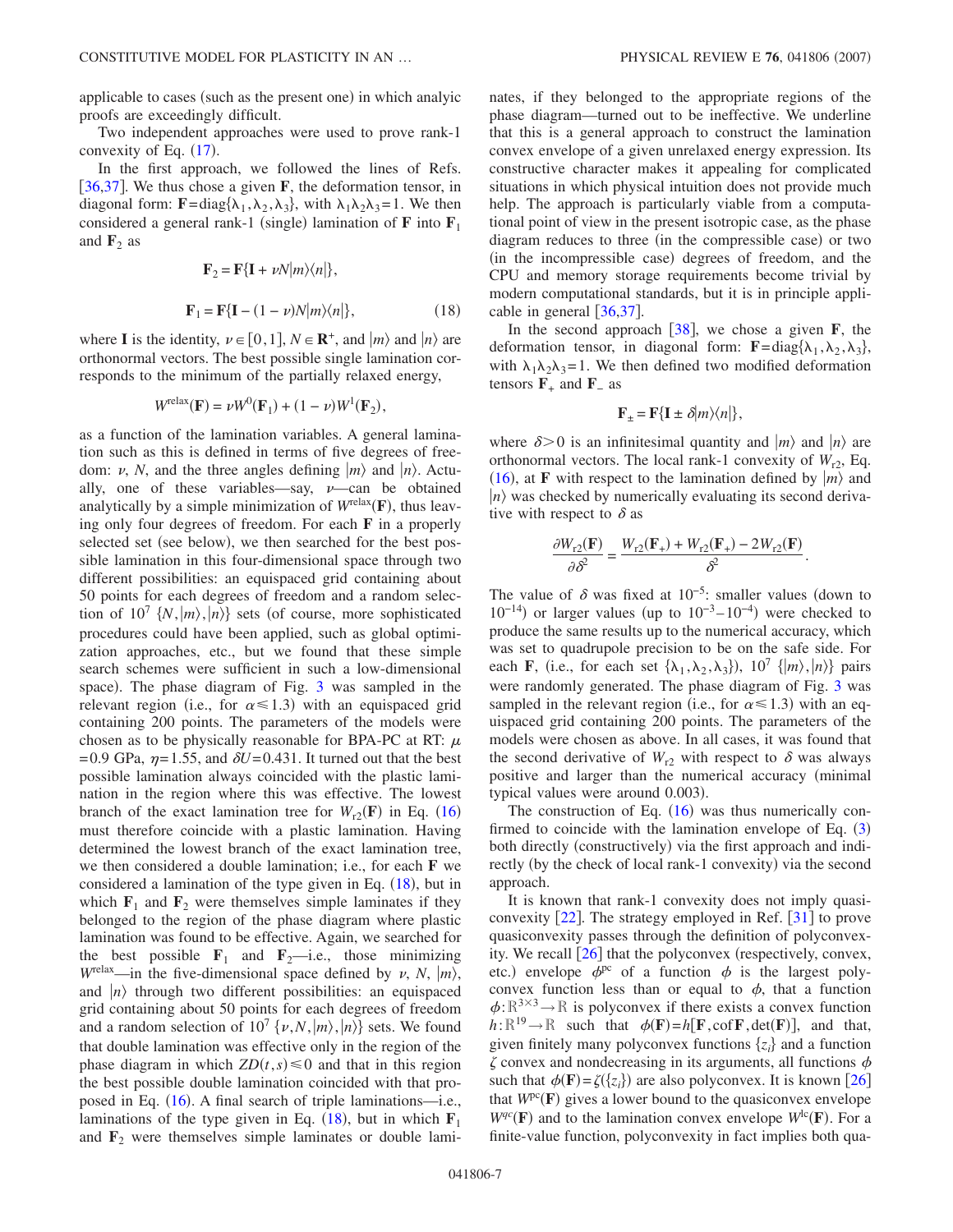siconvexity and rank-1 convexity. Even for extended realvalued functions, it follows from a result by Müller and Sveràk  $\left[39\right]$  $\left[39\right]$  $\left[39\right]$  that the quasiconvex envelope coincides with the polyconvex and lamination convex envelopes when these coincide and are continuous and finite valued when  $det(\mathbf{F}) = 1$ . In order to prove that the lamination convex envelope  $W^{\text{lc}}(\mathbf{F})$ is quasiconvex, it would suffice therefore to show that it is polyconvex. The point is, however, that the variables *s* and *t* (which we used to draw the phase diagram of Fig.  $3$ ) are polyconvex functions of  $\mathbf{F}$ , but  $W_{r2}$  is not a convex function of *s* and *t*; nor were we able to find other polyconvex functions of **F** of which  $W_{r2}$  is a convex and nondecreasing function. Furthermore, polyconvexity is a strictly nonlocal property, which is extremely difficult to test numerically in three dimensions. The issue of the quasiconvexity of the construction of Eq.  $(17)$  $(17)$  $(17)$  is thus left open. We can only suggest that *W*<sub>r2</sub> being rank-1 convex, it represents the only physically accessible response of the system to deformation.

# **IV. KINETICS**

BPA-PC exhibits plastic unloading and obeys a rate-sensitivity law [[40](#page-13-36)] of the power form  $\sigma^0 \propto \dot{\epsilon}^{0.06}$ , with  $\dot{\epsilon}$  the strain rate and  $\sigma^0$  the yield stress. We wish to extend the elastic relaxation results to account for the irreversible behavior of BPA-PC. To this end we consider the effect of kinetics. The ansatz is that microstructures take the form of laminates, as shown in Sec. III A, and dissipation is supported on the interfaces and restricts their motion  $|41|$  $|41|$  $|41|$ . The effective behavior can be written as a kinetic law for the motion of the interfaces, and the (attractive) equilibrium configurations are given by the construction of Sec. III A  $[42]$  $[42]$  $[42]$ . From a physical point if view, the energy barriers to plastic lamination now assume a fundamental role. From the computations of Ref.  $[19]$  $[19]$  $[19]$ , in good agreement with experimental data, it turns out that the additional activation energy is of the same order of magnitude as  $\delta U$  and cannot thus be neglected, not even in a first approximation. A simple way of introducing kinetic, viscoplastic effects into the model is to use the  $\nu$  variables obtained from the lamination construction as internal degrees of freedom and to assume viscous forces connected with  $\dot{\nu}$ —i.e., with the time-dependent variation of the volume fractions of the various laminates. In the spirit of Refs.  $[42, 43]$  $[42, 43]$  $[42, 43]$  we must supply a kinetic potential—i.e., a convex function  $\psi^*(x)$ , where *x* is the derivative of the internal variable with respect to time—and generalize the definition of the free energy by adding this supplementary kinetic term to it. The dynamic problem is so turned into a static one, which can be treated variationally, with obvious advantages from both a fundamental and a numerical point of view. Furthermore, we make the simplifying choice of solving the resulting equations in a time-discretized setting by defining incremental updates of the constitutive equation  $[42]$  $[42]$  $[42]$ . In such an approach, the kinetic term to be added to the free energy takes the form

$$
\Delta t \psi^* \left( \frac{\Delta \nu}{\Delta t} \right) = \Delta t \psi^* \left( \frac{\nu - \nu_0}{\Delta t} \right),
$$

where  $\nu_0$  is the volume fraction of the previous step. To be specific, we take a simple expression for  $\psi^*(x)$ :

$$
\psi^*(x) = K \frac{1}{1+\beta} |x|^{1+\beta},\tag{19}
$$

where the parameter  $\beta$  can be derived from the ratesensitivity law  $\sigma \propto \dot{\epsilon}^{0.06}$  as  $\beta \approx 0.06$ . Finally, since the exponent  $\beta$  is very small, we approximate this behavior as rate independent by setting  $\beta = 0$ . The expression for the approximate relaxed energy then reads

$$
W_{\text{relax}}(\mathbf{F}) = (1 - \nu)W^{0}(\mathbf{F}_{1}) + \nu W^{1}(\mathbf{F}_{2}) + K|\nu - \nu_{0}|.
$$
 (20)

<span id="page-7-0"></span>The fact that the additional term  $K|\nu-\nu_0|$  is linear in  $|\nu-\nu_0|$  corresponds to the hypothesis of rate-independent viscoplasticity  $[43]$  $[43]$  $[43]$ . This choice is reasonable for BPA-PC, in which rate-independent viscoplastic effects predominate over rate-dependent ones, and is also particularly convenient, as it allows us to solve Eq.  $(20)$  $(20)$  $(20)$  analytically, as will be shown presently.

In our approximate construction we have two different types of lamination: (i) in the neighborhood of the line  $\lambda_2$  $= 1$  (i.e., in shear), one finds a rank-1 plastic lamination between the lower elastic  $W^0$ (**F**) well and the upper plastic  $W^1$ (**F**) wells; (ii) in the proximity of the lines  $t = \sqrt{s}$  and *t*  $=s^2$  (i.e., in tension and compression, respectively), one finds a rank-2 lamination composed of a first balanced lamination, similar to those employed by DeSimone and Dolzmann [see Eq.  $(15)$  $(15)$  $(15)$ ], combined with a plastic lamination of type  $(i)$ . Note that in the balanced lamination all the  $\nu$ 's assume the constant value 1/2, independently of which variants are being considered, whereas in the plastic lamination the  $\nu$  values vary along the phase diagram. Let us analyze the effect of the  $K|\nu-\nu_0|$  term on the two types of lamination separately.

Since in the balanced lamination all the  $\nu$ 's assume the constant value  $1/2$ , the term  $\dot{\nu}$  is formally infinite at the beginning or at the end of a lamination and then identically zero, so that the addition of the term  $K|\nu-\nu_0|$  to the unrelaxed energy makes a difference only when *creating or destroying* an interface. Let us consider for definiteness to load the system starting from a homogenous phase. For a certain value of the strain, we enter the region of the phase diagram where lamination is favorite. However, it will not be realized until the gain in energy becomes *greater than K*/2 (recall that  $\nu_{\text{opt}}$  is 1/2,  $\nu_0 = 0$ , before lamination sets in). At this point, a laminate is created, which is exactly the same as the one in the absence of the  $K|\nu-\nu_0|$  term [[44](#page-13-40)]. From this point on, the laminate evolves as before, keeping the volume fractions of the variants equal to 1/2 and thus effectively annihilating the  $K|\nu-\nu_0|$  term. The effect of the inclusion of this term is thus only to add spikes to the original stress-strain diagram at the beginning and at the end of the lamination. For the rest, the phase diagram of the model with the  $K|\nu$  $-v_0$  term included can be trivially obtained from that in the absence of this term.

In the plastic lamination, supposing as always that  $\mathbf{F}_1$  is evaluated on the elastic well and  $\mathbf{F}_2$  on one of the plastic wells, we have

<span id="page-7-1"></span>
$$
W_{\text{relax}}(\mathbf{F}) = (1 - \nu)W^{0}(\mathbf{F}_{1}) + \nu W^{1}(\mathbf{F}_{2}) + K|\nu - \nu_{0}|.
$$
 (21)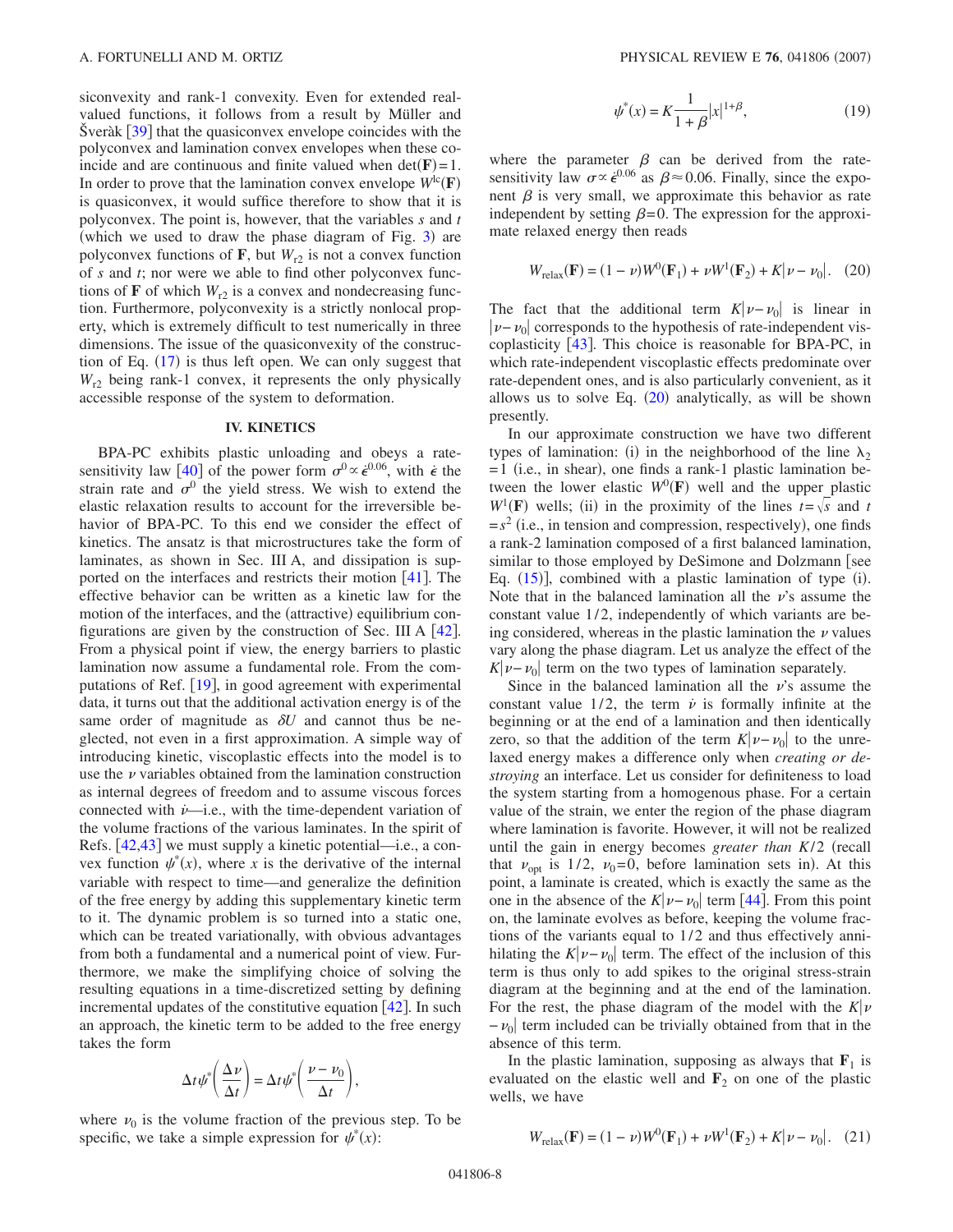Working for definiteness in loading conditions, where  $\nu > \nu_0$ , Eq. ([21](#page-7-1)) can be rewritten as

$$
W_{\text{relax}}(\mathbf{F}) = (1 - \nu)W^{0}(\mathbf{F}_{1}) + \nu \hat{W}^{1}(\mathbf{F}_{2}) - K\nu_{0},
$$

where  $\hat{W}^1(\mathbf{F}_2) = W^1(\mathbf{F}_2) + K$ ; i.e.,  $\hat{W}^1(\mathbf{F}_2)$  is obtained from  $W^1(\mathbf{F}_2)$  by simply modifying the value of  $\delta U$  as  $\delta U \rightarrow \delta U$ +*K*. In other words, the phase diagram of the model with the  $K|\nu-\nu_0|$  term included is trivially obtained by adding a constant energy shift  $\overline{+}Kv_0$  to the energy and by substituting  $\delta U$ with  $\delta U \pm K$  (with the choice of sign appropriate to loading or unloading conditions). This is tantamount to shifting the onset of the lamination and the value of the yield stress to higher (lower) values if working in loading (unloading) conditions. We thus ended up with the simplest possible model of hysteresis in ideal plasticity. The above is true for the plastic laminations both in the neighborhood of the line  $\lambda_2$  $=1$  and of the lines  $t = \sqrt{s}$  and  $t = s^2$ —i.e., both in shear and in compression or tension. In the latter cases, one also needs to consider the effect of the  $K|\nu-\nu_0|$  term for the balanced lamination, which as shown above gives an additional energy barrier to the formation of laminates, thus producing spikes in the stress-strain diagram in tensile or compressive linetests.

It can be recalled that in the case of rank-2 laminations the construction is intrinsically nonunique  $[27]$  $[27]$  $[27]$ . However, using the volume fractions  $v$ 's as internal variables still makes sense under the assumption that, once a rank-2 lamination develops in a given form, it then evolves with continuity.

### **V. COMPARISON WITH EXPERIMENT**

In this section, we compare the prediction of the model with experimental results on the mechanical response of BPA-PC in representative cases (behavior of a single volume element), concentrating attention on three topics: (a) yielding criterion and effect of hydrostatic pressure, (b) sample history, and (c) effect of strain rate.

We start with a phenomenological description of the stress-strain diagram of BPA-PC. Extensive mechanical testing have proven that the plastic behavior of BPA-PC proceeds by the nucleation and growth of shear bands (see Ref. [[45](#page-13-41)] and references therein). Local shear strain within the bands is uniform at  $\epsilon \approx 0.6$  and remains nearly constant as the bands grow first in length and then in width. A typical experimental stress-strain curve obtained from a shear test on BPA-PC at RT is shown in Fig. [4,](#page-8-0) taken from Ref.  $[45]$  $[45]$  $[45]$ . The deformation typically consists of five distinct stages: (I) An initial homogeneous viscoelastic response at small strains. An upper yield stress  $\tau_0$  at  $\epsilon \approx 0.15$  terminates this stage. (II) A shear stress drop of  $\approx 8\%$  following yield, associated with the formation of a shear band. Material in the band deforms until it attains a shear strain of  $\epsilon \approx 0.6$ . (III) After strain softening, the stress stabilizes to an almost constant value. The strain within the shear bands is constant, but the band broadens along the axis of the specimen as the nominal shear strain increases. (IV) When the shear band has consumed the gauge length of the specimen, the test piece again strain-

<span id="page-8-0"></span>

FIG. 4. Typical stress-strain diagram for BPA-PC. Reused with permission from Ref.  $[45]$  $[45]$  $[45]$ .

hardens homogeneously. (V) Finally, the specimen fractures at a fracture strain  $\epsilon \approx 2.0$ . It must be stressed that the plastic deformation is fairly uniform within the shear bands, even at a scale as small as  $100 \text{ nm}$  [[45](#page-13-41)].

### **A. Yielding criterion and effect of hydrostatic pressure**

In the literature, the criteria of von Mises or Tresca, properly modified to take into account the dependence of the yield stress upon the hydrostatic pressure  $[46]$  $[46]$  $[46]$ , have been used to analyze the results of mechanical testing of BPA-PC. The most accurate analysis can be found in Ref.  $[47]$  $[47]$  $[47]$ . The experimental results on high-molecular-weight BPA-PC showed a deformation mode intermediate between homogenous and localized yield zones. The modified Tresca criterion most closely reproduced the observed behavior

$$
\tau_t = \tau_0 + \rho \cdot P,
$$

where  $\tau_t$ , the maximum shear stress, can be expressed in a terms of the principal stresses  $\{\sigma_i\}$ ,

$$
\tau_t = \frac{1}{2} (\sigma_i - \sigma_j)_{\text{max}},
$$

and  $\tau_0$  and  $\rho$  are constants. It appears sensible to use a criterion based on the maximum shear stress in the lamellae when the plastic deformation is localized in shear bands as observed in BPA-PC  $[45]$  $[45]$  $[45]$ . This is in agreement with our choice that the plastic structures surrounding the elastic one are connected to it via pure shear transformations. We recall that, due to this choice, in our model the yield surface is defined by the equation (see Sec. III A 1)

$$
(\lambda_i - \lambda_j)_{\text{max}} = \alpha_1^{\text{min}}(\lambda_{\text{intermediate}}),
$$

which, in the limit of small strain such as those realized for BPA-PC at yielding, closely corresponds to the Tresca criterion. The dependence of the threshold value upon hydrostatic pressure can then be simply accounted for by assuming a dependence of the energy shift  $\delta U$  of the plastic structures with respect to the elastic one on the pressure. This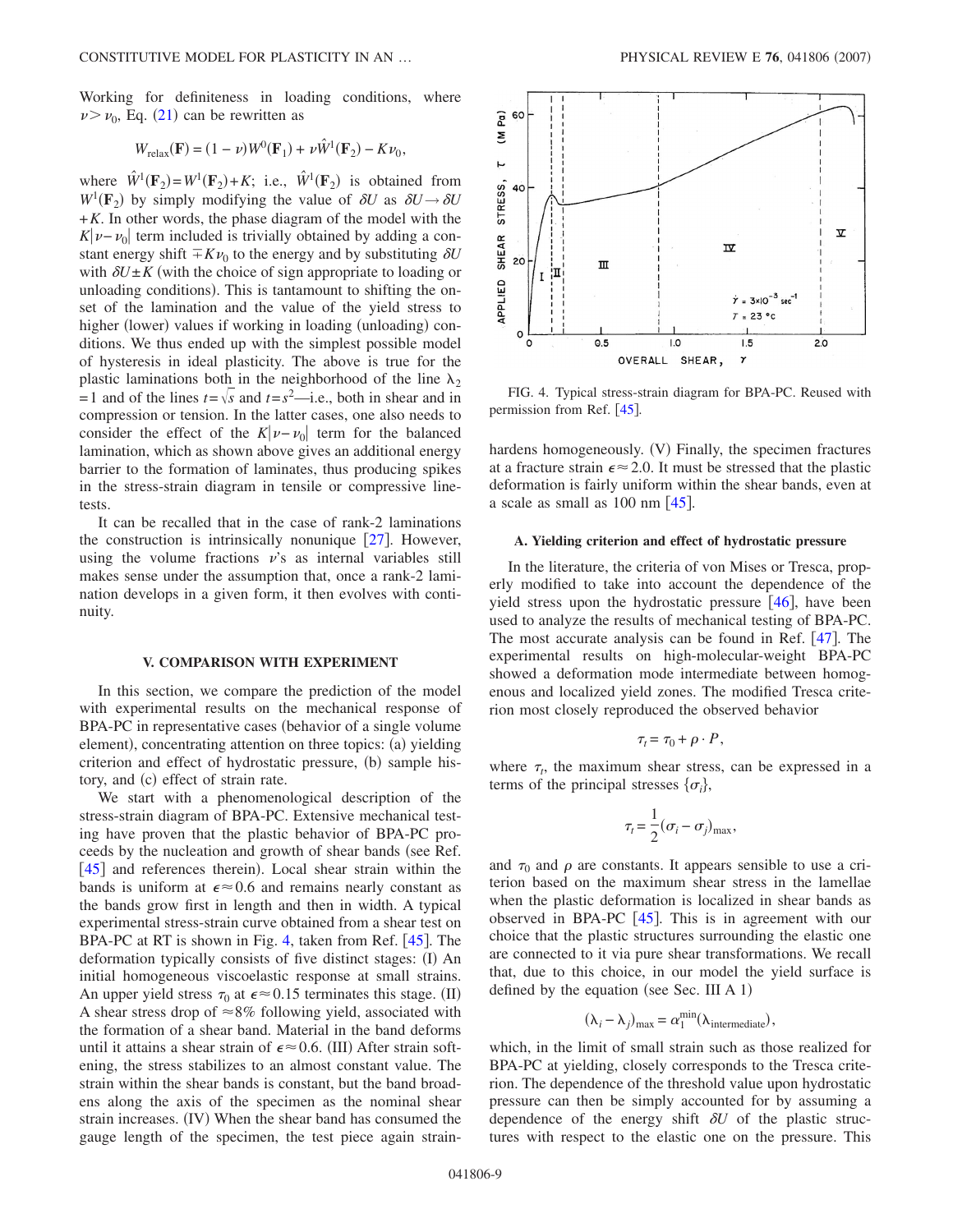<span id="page-9-0"></span>

FIG. 5. Stress-strain diagram for a loading-unloading cycle of a representative constitutive element of the proposed construction, Eq. ([16](#page-5-0)), supplemented by a kinetic  $K|\nu-\nu_0|$  term. The diagram shows a significant Bauschinger effect. The dotted line represents the response of the system in the absence of the kinetic term. The values of the parameters are  $\mu$ =0.9 GPa,  $\eta$ =1.55,  $\delta U$ =0.431, and *K*=0.139.

assumption is fully reasonable: we recall that in the quad-ratic approximation (see note [[35](#page-13-31)]) one has  $\alpha_1^{\min}(\lambda_2)$  $= \delta U \sqrt{\lambda_2/2\gamma}$ —i.e., a magnification of the energy barriers due to closer packing—as observed also in atomistic simulations  $[48]$  $[48]$  $[48]$ .

### **B. Sample history**

In Fig. [5](#page-9-0) we show the behavior of a representative ele-ment obeying the proposed constitutive equation ([16](#page-5-0)) and subjected first to shear stress and deformation up to the region where laminates are effective and then to a shear stress in the opposite direction. As explained in the previous section, the kinetic term  $K|v - v_0|$  simply increases (decreases) the value of the yield stress to higher (lower) values if working in loading (unloading) conditions by a term  $\pm K$ . This implies that the yield stress for compression following plastic elongation is smaller than the yield stress of the virgin curve, a phenomenon known as the Bauschinger effect  $[49]$  $[49]$  $[49]$ in the plastic yielding of metals. Note that a Bauschinger effect  $\lceil 10 \rceil$  $\lceil 10 \rceil$  $\lceil 10 \rceil$  is actually observed for BPA-PC  $\lceil 11 \rceil$  $\lceil 11 \rceil$  $\lceil 11 \rceil$  and is also in agreement with the analysis of kinetic effects in Ref.  $[19]$  $[19]$  $[19]$ .

### **C. Effect of strain rate**

It is found experimentally that the yield stress of BPA-PC has a weak power-law dependence on strain rate, quantified by the parameter  $\beta$  [[45,](#page-13-41)[50](#page-13-46)[,51](#page-13-47)]:

$$
\beta = \frac{d\sigma_0}{d\ln\dot{\epsilon}},
$$

where  $\sigma_0$  is the yield stress and  $\dot{\epsilon}$  is the strain rate. This equation is a phenomenological restating of the Eyring-type [[52](#page-13-48)] equation  $\dot{\epsilon} = \dot{\epsilon}_0 \exp[-(\Delta G_0 - v_0 \sigma_0)/RT]$ , derived from the theory of non-Newtonian viscosity, where  $\Delta G_0$ ,  $v_0$ , and  $\dot{\epsilon}_0$  are constants. The measured values for the shear activation volume  $v_0$  are of the order of  $3-6$  nm<sup>3</sup> for BPA-PC  $[45,50,51]$  $[45,50,51]$  $[45,50,51]$  $[45,50,51]$  $[45,50,51]$ . This is much larger than the volume of a monomer unit and confirms that yielding involves the cooperative

<span id="page-9-1"></span>

FIG. 6. Stress-strain diagram for a representative constitutive element of the proposed construction, Eq. ([16](#page-5-0)), supplemented by a kinetic  $K|\nu-\nu_0|^{1+\beta}$  term (whose effect is taken into account only in the definition of an effective  $K$ ) and evaluated at two different strain rates differing by a factor of 20. The values of the parameters are  $\mu$ =0.9 GPa,  $\eta$ =1.55,  $\delta U$ =0.431, *K*=0.139, and  $\beta$ =0.065.

movement of a large number of chain segments. The idea again is that polymer plasticity is controlled by the thermally activated cooperative motion of several chain segments against the elastic constraint of the surrounding matrix. It can be noted that  $v_0$  decreases to 2 nm<sup>3</sup> when  $T=-100 \text{ C } [51]$  $T=-100 \text{ C } [51]$  $T=-100 \text{ C } [51]$ , implying a more localized deformation micromechanism at lower temperatures.  $\beta$  also depends on temperature, particularly in the range of  $T<sub>g</sub>$ , but substantially remains around 0.03–0.06 for BPA-PC in the vicinity of room temperature.

In the previous section, we made the assumption that the additional kinematic term  $K|\nu-\nu_0|$  is linear in  $|\nu-\nu_0|$ , corresponding to the hypothesis of rate-independent viscoplasticity. This allowed us to solve Eq.  $(20)$  $(20)$  $(20)$  analytically. In principle, one can introduce a true rate dependence by assuming a form  $K|\nu-\nu_0|^{1+\beta}$  for the kinematic term, with  $\beta$ =0.06. To first order, the effect of the full  $K|\nu-\nu_0|^{1+\beta}$  is to change the value of *K* to an effective value  $K \times \text{ratio}^{\beta}$ , where "ratio" is the ratio of two given strain rates. Figure [6](#page-9-1) shows the results of such an approximation for two different values of  $\dot{\epsilon}$  (differing by a factor of 20) and a deformation mode corresponding to the pure elongation (tensile test) of a representative constitutive element. This figure compares fairly well with Fig. [7,](#page-10-0) taken from Ref.  $\vert 50 \vert$  $\vert 50 \vert$  $\vert 50 \vert$ . In this connection, an interesting question regards the presence of a stress peak at yield (i.e., a stress drop or strain softening after yield). The origin of this phenomenon is still controversial. It is known that during strain softening the volume decreases by a small amount  $[46]$  $[46]$  $[46]$  and the internal energy increases up to a steady value  $\lceil 53 \rceil$  $\lceil 53 \rceil$  $\lceil 53 \rceil$  and that the stress peak is strongly dependent upon thermomechanical history of the specimen, external pressure, and temperature  $[10]$  $[10]$  $[10]$ . A detailed discussion of this phenomenon is outside the scope of the present work. Here, we simply recall that the stress peak we find from the solution of our model in Fig. [6](#page-9-1) is of kinetic origin and is only obtained for deformation close to the lines  $\lambda_2 = \lambda_1$  or  $\lambda_3 = \lambda_2$ —i.e., far from the line  $\lambda_2 = 1$  corresponding to a pure shear deformation (for which no stress peak is predicted by our model). In other words, in our model the stress-strain diagram is predicted to exhibit strain softening after yield in tension or compression due to the rank-2 character of the involved lamination), but not in shear (for which simple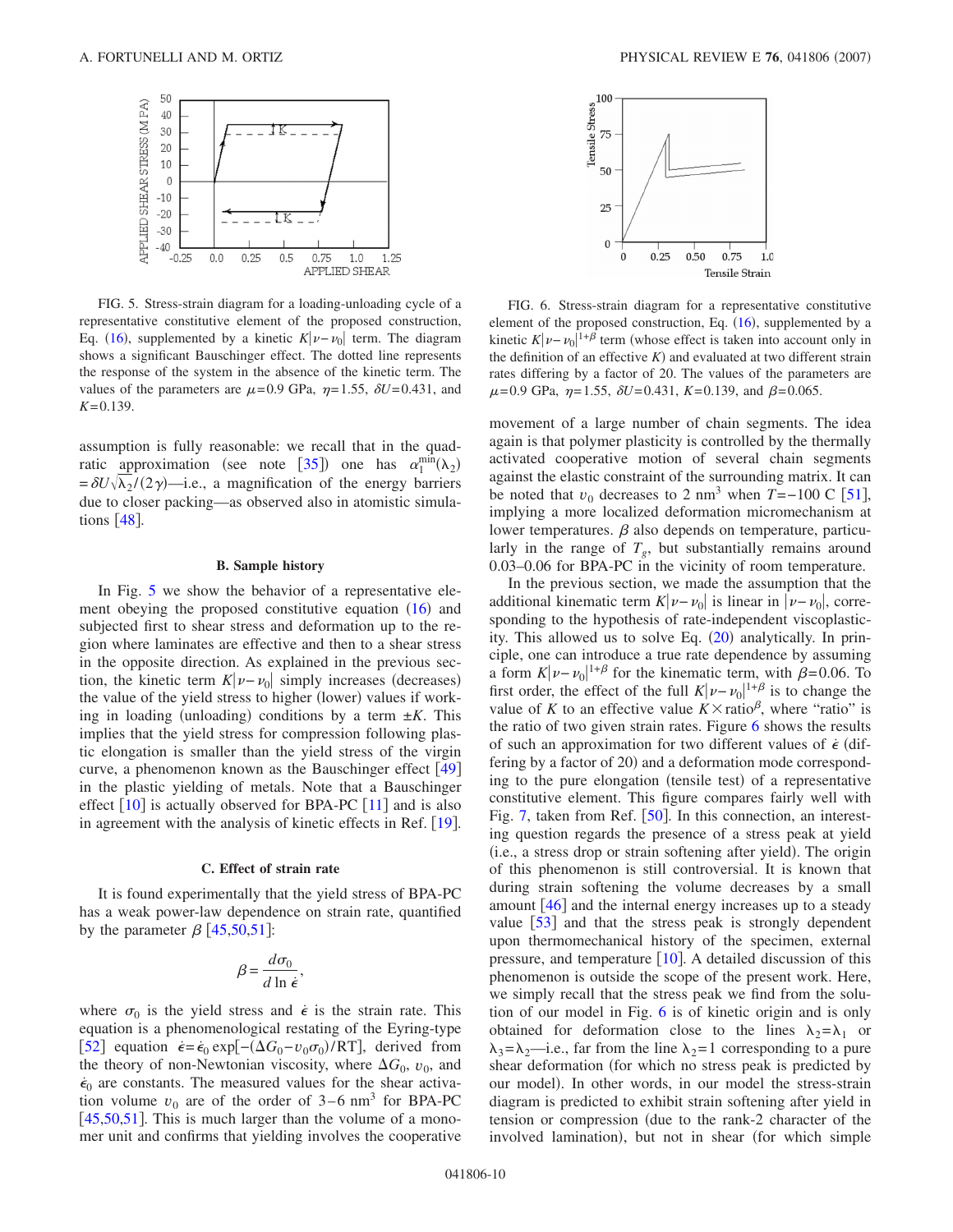<span id="page-10-0"></span>

FIG. 7. Dependence of the stress-strain diagram of BPA-PC on the strain rate. Reused with permission from Ref.  $[50]$  $[50]$  $[50]$ .

plastic laminates are sufficient). It should be taken into account, however, that the plots in Fig. [6](#page-9-1) represents the behavior of a single mesoscopic constitutive element. A complete finite-element calculation would be in order to predict the mechanical response to a given mechanical stimulus (elastic misfit stresses, etc., are known to influence the final stressstrain diagram  $[54,55]$  $[54,55]$  $[54,55]$  $[54,55]$ ). We finally note that the plastic behavior of amorphous polymers exhibits a noteworthy dependence upon temperature. The inverse relation which is found to exist between yield stress and temperature points to the kinetic nature of yielding as an activated process in the solid state  $[10]$  $[10]$  $[10]$ . In our model the effect of temperature can only be accounted for in an indirect way, as it enters into the parameters  $\mu$ ,  $\gamma$ ,  $\delta U$ , K, and  $\beta$ , which are taken from the results of atomistic simulations or experimental data.

### **VI. CONCLUSIONS**

A constitutive model for describing the mechanical response of bis-phenol-A-polycarbonate (BPA-PC) has been developed. The model is predicated on recent atomistic simulations of the plastic behavior of BPA-PC  $\lceil 19 \rceil$  $\lceil 19 \rceil$  $\lceil 19 \rceil$  and is derived using the tools of the mathematical theory of solidto-solid phase transformations  $[22,31]$  $[22,31]$  $[22,31]$  $[22,31]$ . The fundamental observation that serves as the foundation of the model is that plasticity occurs by accommodation of macroscopic deformation through microstructures that exploit the multiwell structure of the elastic energy  $[20,22,27]$  $[20,22,27]$  $[20,22,27]$  $[20,22,27]$  $[20,22,27]$ . Thus, the atomistic simulations reported in  $\lceil 19 \rceil$  $\lceil 19 \rceil$  $\lceil 19 \rceil$  reveal that polycarbonate possesses an isotropic elastic phase and an SO(3) continuum of plastic phases, differing from the parent undeformed structure by a positive energy shift and a finite pure shear transformation. A form of a relaxed energy is proposed, based on a simple lamination construction, and on the strength of extensive numerical tests, it is conjectured that this form represents the lamination-convex envelope of the original freeenergy density. The proposed construction gives rise to ideal elastic-plastic behavior—i.e., to a yield point followed by a zero-slope branch in the stress-strain curve. Kinetics is introduced into the model—and the predicted material behavior is rendered dissipative and hysteretic—by means of a rateindependent interfacial mobility law. This kinetics gives rise to a Bauschinger effect and a double-yield point in tension and compression, but not in shear. These features are in general agreement with the experimental observation of the plastic behavior of BPA-PC.

We conclude by pointing out some of the limitations of the model and suggesting possible extensions. First, different elastic moduli can be accorded to the transformed and untransformed phases at no additional complexity of the model. Experimentally, in fact, it is known that the compliance in the strain-hardening region resembles rubber elasticity rather than the initial elastic regime of amorphous polymers. Second, in order to account for the glassy character of amorphous polymers, a spatial distribution of the parameters  $\mu$ ,  $\gamma$ , and  $\delta U$  characteristic of the material heterogeneity could be assumed and the effective behavior obtained by homogenization. This extension would effectively smooth out the elastic-plastic transition predicted by the present model, bringing it into closer quantitative agreement with experimental measurements. Third, we note that a broader class of models can be obtained by allowing for more general transformation strains. For instance, following Ref.  $\lceil 31 \rceil$  $\lceil 31 \rceil$  $\lceil 31 \rceil$ , we may consider the general class of energies

$$
W(\mathbf{F}) = \min\{\lambda_1^2 + \lambda_2^2 + \lambda_3^2 - 3\,;\delta U + (\lambda_1^2/\chi_1)^2 + (\lambda_2^2/\chi_2)^2 + (\lambda_3^2/\chi_3)^2 - 3\},\
$$

where  $\chi_1 \chi_2 \chi_3 = 1$  and  $\chi_1 \leq \chi_2 \leq \chi_3$  represent general transformation stretches. Corresponding approximate rank-1 convex envelopes can then be computed using the approach described in Sec. III. If, by way of example, we chose  $\chi_1=1$ ,  $\chi_2=1$ ,  $\chi_3>1$  [[31](#page-13-29)], the yield surface is approximately given by the condition  $\lambda_3$ =cost. This model is relevant to nematic elastomers *above* the transition temperature or to nematic elastomers characterized by polydomain networks [[29](#page-13-25)].

### **ACKNOWLEDGMENTS**

A.F. wishes to thank Anna Pandolfi (Milano, Italy), Antonio De Simone (Trieste, Italy), and Claudio Geloni and Andrea Lazzeri (Pisa, Italy) for useful discussions, Sergio Conti (Duisburg, Germany) for enlightening discussions, and Matthew Fago (Los Angeles, USA) for numerical tests of the model. He also gratefully acknowledges financial support from Italian CNR in various forms, among which through its Short-Term Mobility Program.

## **APPENDIX A**

Our goal in this appendix is to express a generic deformation tensor **F** with respect to another deformation tensor **F**\* , defined as a pure shear transformation with given norm, and to do this in such a way that the neo-Hookean elastic energy of **F** as resulting in the new reference system is minimized. In other words, for any given deformation tensor **F** we are looking for the plastic structure closest to it in energy.

Let us consider a generic deformation tensor **F**. Defining the right Cauchy-Green deformation tensor  $C$  as  $C = F^{\dagger}F$ , the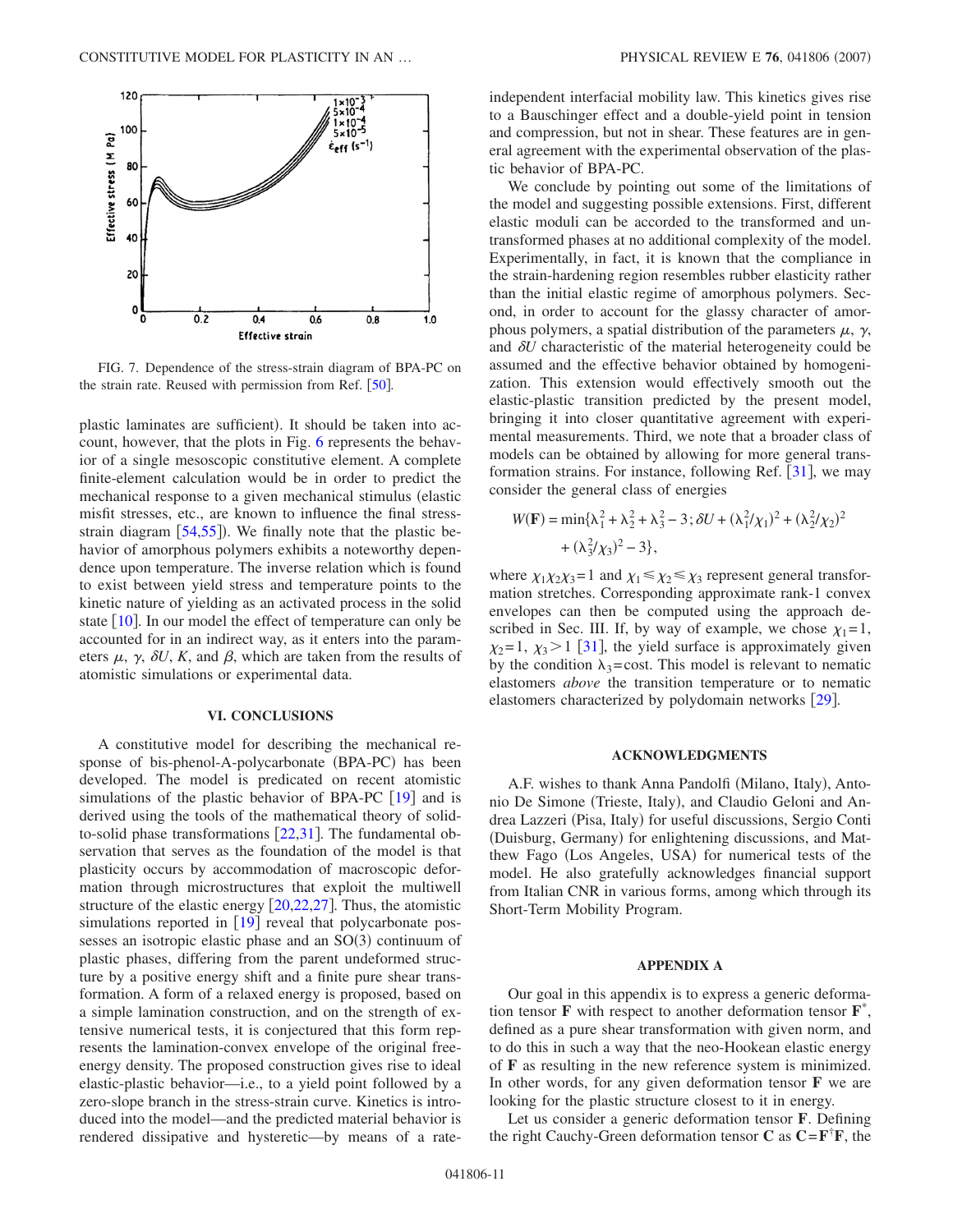neo-Hookean elastic energy  $W^0$ (**F**) is written as the trace of **C**

$$
W^{0}(\mathbf{F}) = \text{tr}(\mathbf{C}) - 3 = \lambda_1^{2} + \lambda_2^{2} + \lambda_3^{2} - 3 = I_1 - 3,
$$

where  $I_1$  the first invariant of **C** and  $\{\lambda_i^2\}$  are its eigenvalues, and we have dropped the factor  $\mu/2$  taken as the energy unit.

We now express **F** in terms of a different reference deformation tensor **F**\* , connected to the original reference through a pure shear transformation:

$$
\mathbf{F}^* = \mathbf{I} + |a\rangle\langle n|,
$$

with the constraints  $\langle a|n\rangle=0$  and  $\langle n|n\rangle=1$  (i.e., the vectors  $|a\rangle$  and  $|n\rangle$  are orthogonal to each other and  $|n\rangle$  is a unit vector; see Appendix B).

The elastic energy of **F** with respect to this new reference system will be

$$
W^{1}(\mathbf{F}) = W^{0}(\mathbf{F}\mathbf{F}^{*-1})
$$
  
= tr(\mathbf{F}^{\*+1}\mathbf{C}\mathbf{F}^{\*-1}) - 3  
= tr(\mathbf{C}) - 3 + \langle a|\mathbf{C}|a \rangle - 2\langle a|\mathbf{C}|n \rangle  
= tr(\mathbf{C}) - 3 + f, \qquad (A1)

where we have worked out the definition of  $W^1(\mathbf{F})$  in terms of matrix elements of **C** and we have defined *f* as the difference between  $W^0(\mathbf{F})$  and  $W^1(\mathbf{F})$ 

$$
f = W1(\mathbf{F}) - W0(\mathbf{F}) = \langle a | \mathbf{C} | a \rangle - 2 \langle a | \mathbf{C} | n \rangle.
$$
 (A2)

<span id="page-11-0"></span>Our goal is to minimize f with respect to the vectors  $|a\rangle$ and  $|n\rangle$ , with the only constraint that *N*—the norm of  $|a\rangle$ —be fixed.

Let us first minimize *f* with respect to the orientation of  $|n\rangle$ . From Eq. ([A2](#page-11-0)), this corresponds to finding the maximum of  $\langle Ca|n\rangle$ , with  $|a\rangle$  and **C** given. In the three-dimensional case, by requiring that the constraint  $\langle a|n\rangle=0$  be satisfied, this can be achieved by taking  $|n\rangle$  as the orthogonal complement of  $|Ca\rangle$  with respect to  $|a\rangle$  via a standard Schmid orthogonalization:

$$
|n_{\text{opt}}\rangle \propto |\mathbf{C}a\rangle - \frac{\langle \mathbf{C}a|a\rangle}{\langle a|a\rangle}|a\rangle, \tag{A3}
$$

<span id="page-11-1"></span>with the appropriate normalization factor—i.e., the norm of the vector on the right-hand side of Eq.  $(A3)$  $(A3)$  $(A3)$ :

$$
\left\| \mathbf{C}a - \frac{\langle \mathbf{C}a|a \rangle}{\langle a|a \rangle} a \right\| = \sqrt{\langle a|\mathbf{C}^2|a \rangle - \frac{\langle a|\mathbf{C}|a \rangle^2}{\langle a|a \rangle}}
$$
 (A4)

note that the argument of the square root is a positive number by virtue of the Schwartz inequality).

By inserting  $|n_{\text{opt}}\rangle$  in Eq. ([A2](#page-11-0)), it turns out that the minimum value of *f* with respect to  $|n\rangle$  is found by substituting  $\langle a|C|n \rangle$  with the normalization factor 25, so that now f reads

$$
f = \langle a | \mathbf{C} | a \rangle - 2 \sqrt{\langle a | \mathbf{C}^2 | a \rangle - \frac{\langle a | \mathbf{C} | a \rangle^2}{\langle a | a \rangle}}
$$

or, in terms of *N* and  $|m\rangle$ ,

$$
f = N^2 \langle m | \mathbf{C} | m \rangle - 2N \sqrt{\langle m | \mathbf{C}^2 | m \rangle - \langle m | \mathbf{C} | m \rangle^2}.
$$

We now choose the Cartesian components  $\{m_i\}$  of  $|m\rangle$  as our variables:

$$
x = m_1^2
$$
,  $y = m_2^2$ ,  $z = m_3^2$ ,

 $x, y, z \geq 0$ 

with the constraints

and

$$
x + y + z = 1
$$
, hence 
$$
x = 1 - y - z
$$
,

Let us now suppose to work in the reference system in which **C** is diagonal,  $C = diag\{\lambda_1^2, \lambda_2^2, \lambda_3^2\}$ , and let us introduce the constants

$$
k_z = \lambda_3^2 - \lambda_1^2
$$
,  $k_y = \lambda_2^2 - \lambda_1^2$ ,

to rewrite *f* in a convenient form

$$
f = N^2(\lambda_1^2 x + \lambda_2^2 y + \lambda_3^2 z)
$$
  
- 2N $\sqrt{k_z^2(z - z^2) + k_y^2(y - y^2) - 2k_z k_y y z}$ 

or, equivalently,

*<sup>N</sup>* <sup>−</sup> <sup>1</sup>

$$
\frac{f}{N} - \lambda_1^2 N = N(k_y y + k_z z)
$$
  
- 2 $\sqrt{k_z^2/4 - k_y y (k_z - k_y) - (k_y y + k_z z - k_z/2)^2}$ .

We now proceed to the change of variable,  $z \rightarrow u = k_y y$  $+k_z$ z, with the new variables *u* and *y* ranging in the intervals  $0 \le u \le k_z$  and  $0 \le y \le u/k_y$ . *f* then reads

$$
\frac{f}{N} - \lambda_1^2 N = Nu - 2\sqrt{k_z^2/4 - k_y y (k_z - k_y) - (u - k_z/2)^2},
$$

which is trivially minimized by *y*=0. Moreover, by imposing that the derivative of  $f$  with respect to  $u$  equal zero, we find the final solution as

$$
x = m_1^2 = \frac{1}{2} \left( 1 + \frac{N/2}{\sqrt{1 + N^2/4}} \right),
$$
 (A5)

$$
y = m_2^2 = 0,
$$
 (A6)

$$
z = m_3^2 = \frac{1}{2} \left( 1 - \frac{N/2}{\sqrt{1 + N^2/4}} \right),
$$
 (A7)

$$
f_{\min} = N^2 \frac{\lambda_3^2 + \lambda_1^2}{2} - (\lambda_3^2 - \lambda_1^2) N \sqrt{1 + N^2 / 4},
$$
 (A8)

<span id="page-11-2"></span>so that in conclusion the minimum energy  $W^1(\mathbf{F})_{\text{min}}$  can be rewritten as

$$
W^{1}(\mathbf{F})_{\min} = \lambda_{1}^{2} \left( 1 + \frac{N^{2}}{2} + N \sqrt{1 + \frac{N^{2}}{4}} \right) + \lambda_{2}
$$

$$
+ \lambda_{3}^{2} \left( 1 + \frac{N^{2}}{2} - N \sqrt{1 + \frac{N^{2}}{4}} \right). \tag{A9}
$$

Defining  $\eta^2 = 1 + N^2 / 2 + N \sqrt{1 + N^2 / 4}$ , so that  $1/\eta^2 = 1$  $+ N^2 / 2 - N \sqrt{1 + N^2 / 4}$ , and adding a constant shift  $\delta U$ , Eq.  $(A9)$  $(A9)$  $(A9)$  coincides with Eq.  $(3)$  $(3)$  $(3)$ .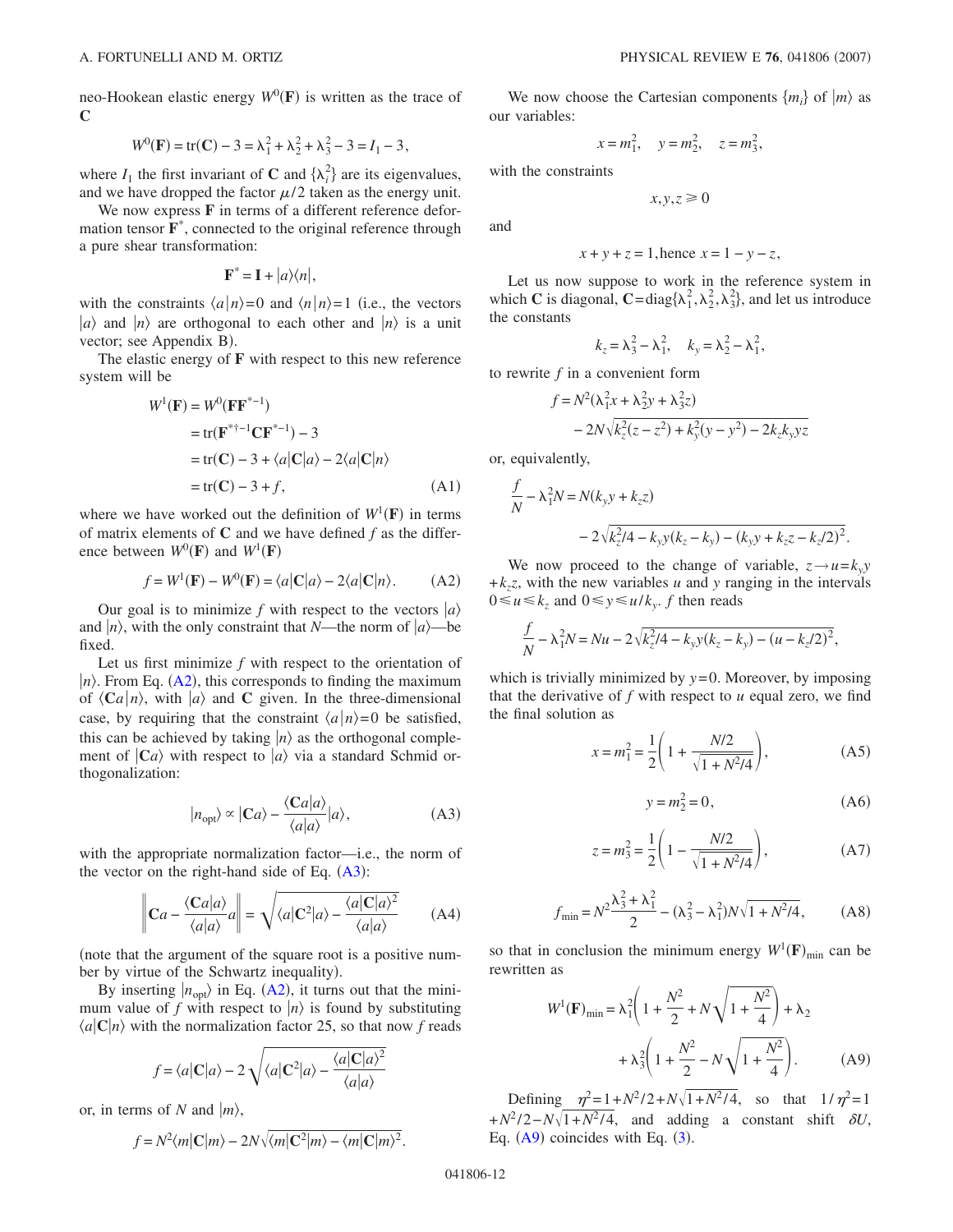In passing, note that if we release the constraint that the norm of  $|a\rangle$  be fixed and minimize f also with respect to N, we can find for any given deformation tensor **F** the pure shear matrix  $\mathbf{F}^*$  closest in energy to  $\mathbf{F}$ . A simple calculation gives

$$
N^{2} = \frac{\lambda_{3}^{2} + \lambda_{1}^{2}}{\lambda_{3}\lambda_{1}} - 2,
$$
  

$$
f_{\min} = 2\lambda_{3}\lambda_{1} - \lambda_{3}^{2} - \lambda_{1}^{2} < 0.
$$

Note that if  $\lambda_2=1$  (i.e., **F** itself is a pure shear deformation), then  $N^2 = \text{tr}(\mathbf{C}) - 3$  and  $W^1(\mathbf{F}) = 0$ ; i.e., we recover  $\mathbf{F}^*$  $=$ **F**. If instead  $\lambda_2 \neq 1$  but  $\lambda_1 \lambda_2 \lambda_3 = 1$  (i.e., **F** is isochoric), then  $W^1(\mathbf{F}) = \lambda_2^2 + 2/\lambda_2 - 3 > 0.$ 

#### **APPENDIX B**

<span id="page-12-0"></span>In this appendix we consider some alternative formulas for pure shear transformations. Let us consider a deformation tensor **F** of the form

$$
\mathbf{F} = \begin{pmatrix} 1 & 0 & \alpha \\ 0 & 1 & 0 \\ 0 & 0 & 1 \end{pmatrix},
$$
 (B1)

with  $\alpha$  > 0 for convenience. **F** is termed pure shear transformation since it does not contain any volumetric deformation (isochoric) and is limited to a deformation along two principal directions, leaving the third one unmodified. For the right Cauchy-Green deformation tensor **C** we have

$$
\mathbf{C} = \mathbf{F}^{\dagger} \mathbf{F} = \begin{pmatrix} 1 & 0 & \alpha \\ 0 & 1 & 0 \\ \alpha & 0 & 1 + \alpha^2 \end{pmatrix},
$$

which can be diagonalized to find

$$
\lambda_3^2, \lambda_1^2 = 1 + \frac{\alpha^2}{2} \pm \alpha \sqrt{1 + \frac{\alpha^2}{4}},
$$
  

$$
\lambda_3, \lambda_1 = \sqrt{1 + \frac{\alpha^2}{4}} \pm \frac{\alpha}{2}.
$$

Note that  $det(\mathbf{F}) = \lambda_1 \lambda_3 = det(\mathbf{C}) = \lambda_1^2 \lambda_3^2 = 1$ .

Apart from a multiplication by a rotation matrix (irrelevant for the evaluation of the energy), a one-to-one correspondence thus exists between  $\bf{F}$  written as in Eq.  $(\bf{B1})$  $(\bf{B1})$  $(\bf{B1})$  and a generic matrix with eigenvalues  $\{\lambda_1 = \frac{1}{\lambda_3}, \lambda_2 = 1, \lambda_3 \ge 1\}$ : to recover the value of  $\alpha$ , simply put

$$
\alpha = \lambda_3 - \lambda_1 = \lambda_3 - \frac{1}{\lambda_3}.
$$
 (B2)

Note that a pure shear transformation can also be expressed in a different notation as

$$
\mathbf{F} = \mathbf{I} + |a\rangle\langle n| = \mathbf{I} + a \otimes n,
$$

with the constraints

$$
\langle a|n\rangle = a \cdot n = 0,
$$
  

$$
\langle n|n\rangle = n \cdot n = 1;
$$

i.e., the vectors  $|a\rangle$  and  $|n\rangle$  are orthogonal to each other and  $|n\rangle$  is a unit vector. The former notation is the Dirac notation, which will be used hereafter. By bringing out the factor associated with the norm of  $|a\rangle$ ,  $N = \sqrt{\langle a|a\rangle}$ , one finds

$$
|a\rangle = N|m\rangle,
$$

 $\mathbf{F} = \mathbf{I} + N|m\rangle\langle n|$ ,

which shows the equivalence with Eq.  $(B1)$  $(B1)$  $(B1)$ .

Analogously, when  $\lambda_2 \neq 1$  one finds a one-to-one correspondence between a deformation tensor **F** written as

$$
\mathbf{F} = \begin{pmatrix} \frac{1}{\sqrt{\lambda_2}} & 0 & \alpha \\ 0 & \lambda_2 & 0 \\ 0 & 0 & \frac{1}{\sqrt{\lambda_2}} \end{pmatrix},
$$

whose right Cauchy-Green deformation tensor **C** reads

$$
\mathbf{C} = \mathbf{F}^{\dagger} \mathbf{F} = \begin{pmatrix} \frac{1}{\lambda_2} & 0 & \frac{\alpha}{\sqrt{\lambda_2}} \\ 0 & \lambda_2^2 & 0 \\ \frac{\alpha}{\sqrt{\lambda_2}} & 0 & \frac{1}{\lambda_2} + \alpha^2 \end{pmatrix},
$$
(B3)

and a generic matrix with eigenvalues  $\{\lambda_1$  $=1/(\lambda_2\lambda_3), \lambda_2, \lambda_3\}$ , with

$$
\lambda_3^2, \lambda_1^2 = \frac{1}{\lambda_2} + \frac{\alpha^2}{2} \pm \alpha \sqrt{\frac{1}{\lambda_2} + \frac{\alpha^2}{4}},
$$

$$
\lambda_3, \lambda_1 = \sqrt{\frac{1}{\lambda_2} + \frac{\alpha^2}{4}} \pm \frac{\alpha}{2},
$$

where

$$
\alpha = \lambda_3 - \lambda_1 = \lambda_3 - \frac{1}{\lambda_2 \lambda_3}.
$$